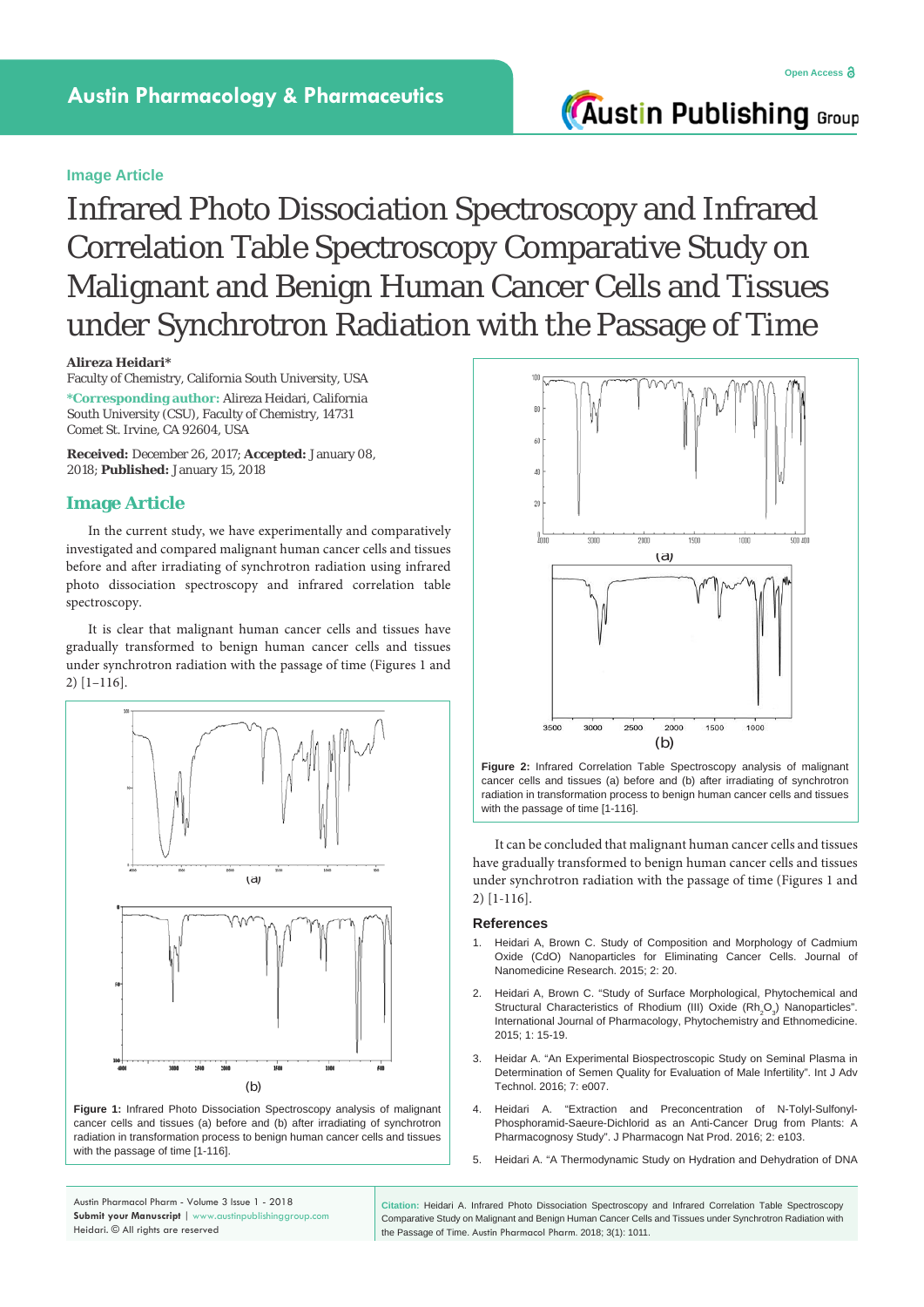[and RNA-Amphiphile Complexes". J Bioeng Biomed Sci S. 2016; 006.](https://www.omicsonline.org/open-access/a-thermodynamic-study-on-hydration-and-dehydration-of-dna-and-rnaamphiphile-complexes-2155-9538-1000S3-006.php?aid=70643)

- 6. [Heidari A. "Computational Studies on Molecular Structures and Carbonyl](https://www.omicsonline.org/open-access/computational-studies-on-molecular-structures-and-carbonyl-and-ketenegroups-effects-of-singlet-and-triplet-energies-of-azidoketene-2168-9679-1000e142.php?aid=70355)  [and Ketene Groups' Effects of Singlet and Triplet Energies of Azidoketene](https://www.omicsonline.org/open-access/computational-studies-on-molecular-structures-and-carbonyl-and-ketenegroups-effects-of-singlet-and-triplet-energies-of-azidoketene-2168-9679-1000e142.php?aid=70355)  [O=C=CH-NNN and Isocyanatoketene O=C=CH-N=C=O". J Appl Computat](https://www.omicsonline.org/open-access/computational-studies-on-molecular-structures-and-carbonyl-and-ketenegroups-effects-of-singlet-and-triplet-energies-of-azidoketene-2168-9679-1000e142.php?aid=70355)  [Math. 2016; 5: e142.](https://www.omicsonline.org/open-access/computational-studies-on-molecular-structures-and-carbonyl-and-ketenegroups-effects-of-singlet-and-triplet-energies-of-azidoketene-2168-9679-1000e142.php?aid=70355)
- 7. [Heidari A. "Study of Irradiations to Enhance the Induces the Dissociation](https://www.omicsonline.org/open-access/study-of-irradiations-to-enhance-the-induces-the-dissociation-ofhydrogen-bonds-between-peptide-chains-and-transition-from-helixstr-2167-7956-1000e146.php?aid=70649)  [of Hydrogen Bonds between Peptide Chains and Transition from Helix](https://www.omicsonline.org/open-access/study-of-irradiations-to-enhance-the-induces-the-dissociation-ofhydrogen-bonds-between-peptide-chains-and-transition-from-helixstr-2167-7956-1000e146.php?aid=70649)  [Structure to Random Coil Structure Using ATR-FTIR, Raman and 1HNMR](https://www.omicsonline.org/open-access/study-of-irradiations-to-enhance-the-induces-the-dissociation-ofhydrogen-bonds-between-peptide-chains-and-transition-from-helixstr-2167-7956-1000e146.php?aid=70649)  [Spectroscopies". J Biomol Res Ther. 2016; 5: e146.](https://www.omicsonline.org/open-access/study-of-irradiations-to-enhance-the-induces-the-dissociation-ofhydrogen-bonds-between-peptide-chains-and-transition-from-helixstr-2167-7956-1000e146.php?aid=70649)
- 8. [Heidari A. "Future Prospects of Point Fluorescence Spectroscopy,](https://www.omicsonline.org/open-access/future-prospects-of-point-fluorescence-spectroscopy-fluorescenceimaging-and-fluorescence-endoscopy-in-photodynamic-therapy-pdt-for-1948-593X-1000e135.php?aid=70496)  [Fluorescence Imaging and Fluorescence Endoscopy in Photodynamic](https://www.omicsonline.org/open-access/future-prospects-of-point-fluorescence-spectroscopy-fluorescenceimaging-and-fluorescence-endoscopy-in-photodynamic-therapy-pdt-for-1948-593X-1000e135.php?aid=70496)  [Therapy \(PDT\) for Cancer Cells". J Bioanal Biomed. 2016; 8: e135.](https://www.omicsonline.org/open-access/future-prospects-of-point-fluorescence-spectroscopy-fluorescenceimaging-and-fluorescence-endoscopy-in-photodynamic-therapy-pdt-for-1948-593X-1000e135.php?aid=70496)
- 9. [Heidari A. "A Bio-Spectroscopic Study of DNA Density and Color Role as](https://www.omicsonline.org/open-access/a-biospectroscopic-study-of-dna-density-and-color-role-as-determining-factor-for-absorbed-irradiation-in-cancer-cells-acp-1000e102.php?aid=71045)  [Determining Factor for Absorbed Irradiation in Cancer Cells". Adv Cancer](https://www.omicsonline.org/open-access/a-biospectroscopic-study-of-dna-density-and-color-role-as-determining-factor-for-absorbed-irradiation-in-cancer-cells-acp-1000e102.php?aid=71045)  [Prev. 2016; 1: e102.](https://www.omicsonline.org/open-access/a-biospectroscopic-study-of-dna-density-and-color-role-as-determining-factor-for-absorbed-irradiation-in-cancer-cells-acp-1000e102.php?aid=71045)
- 10. [Heidari A. "Manufacturing Process of Solar Cells Using Cadmium Oxide](https://www.omicsonline.org/open-access/manufacturing-process-of-solar-cells-using-cadmium-oxide-cdo-and-rhodium-iii-oxide-rh2o3-nanoparticles-2155-952X-1000e125.php?aid=71790)  (CdO) and Rhodium (III) Oxide  $(Rh<sub>2</sub>O<sub>3</sub>)$  Nanoparticles". J Biotechnol [Biomater. 2016; 6: e125.](https://www.omicsonline.org/open-access/manufacturing-process-of-solar-cells-using-cadmium-oxide-cdo-and-rhodium-iii-oxide-rh2o3-nanoparticles-2155-952X-1000e125.php?aid=71790)
- 11. [Heidari A. "A Novel Experimental and Computational Approach to](https://www.omicsonline.org/open-access/a-novel-experimental-and-computational-approach-to-photobiosimulation-of-telomeric-dnarna-a-biospectroscopic-and-photobiological-s-jrd-1000144.php?aid=71949)  [Photobiosimulation of Telomeric DNA/RNA: A Biospectroscopic and](https://www.omicsonline.org/open-access/a-novel-experimental-and-computational-approach-to-photobiosimulation-of-telomeric-dnarna-a-biospectroscopic-and-photobiological-s-jrd-1000144.php?aid=71949)  [Photobiological Study". J Res Development. 2016; 4: 144.](https://www.omicsonline.org/open-access/a-novel-experimental-and-computational-approach-to-photobiosimulation-of-telomeric-dnarna-a-biospectroscopic-and-photobiological-s-jrd-1000144.php?aid=71949)
- 12. [Heidari A. "Biochemical and Pharmacodynamical Study of Microporous](https://www.omicsonline.org/open-access/biochemical-and-pharmacodynamical-study-of-microporous-molecularlyimprinted-polymer-selective-for-vancomycin-teicoplanin-oritavanc-2168-9652-1000e146.php?aid=70970)  [Molecularly Imprinted Polymer Selective for Vancomycin, Teicoplanin,](https://www.omicsonline.org/open-access/biochemical-and-pharmacodynamical-study-of-microporous-molecularlyimprinted-polymer-selective-for-vancomycin-teicoplanin-oritavanc-2168-9652-1000e146.php?aid=70970)  [Oritavancin, Telavancin and Dalbavancin binding". Biochem Physiol. 2016;](https://www.omicsonline.org/open-access/biochemical-and-pharmacodynamical-study-of-microporous-molecularlyimprinted-polymer-selective-for-vancomycin-teicoplanin-oritavanc-2168-9652-1000e146.php?aid=70970)  [5: e146.](https://www.omicsonline.org/open-access/biochemical-and-pharmacodynamical-study-of-microporous-molecularlyimprinted-polymer-selective-for-vancomycin-teicoplanin-oritavanc-2168-9652-1000e146.php?aid=70970)
- 13. [Heidari A. "Anti-Cancer Effect of UV Irradiation at Presence of Cadmium](http://www.acanceresearch.com/cancer-research/anticancer-effect-of-uv-irradiation-at-presence-of-cadmium-oxide-cdo-nanoparticles-on-dna-of-cancer-cells-a-photodynamic-therapy-s.pdf)  [Oxide \(CdO\) Nanoparticles on DNA of Cancer Cells: A Photodynamic](http://www.acanceresearch.com/cancer-research/anticancer-effect-of-uv-irradiation-at-presence-of-cadmium-oxide-cdo-nanoparticles-on-dna-of-cancer-cells-a-photodynamic-therapy-s.pdf)  [Therapy Study". Arch Cancer Res. 2016; 4: 1.](http://www.acanceresearch.com/cancer-research/anticancer-effect-of-uv-irradiation-at-presence-of-cadmium-oxide-cdo-nanoparticles-on-dna-of-cancer-cells-a-photodynamic-therapy-s.pdf)
- 14. [Heidari A. "Biospectroscopic Study on Multi-Component Reactions \(MCRs\)](http://www.acanceresearch.com/cancer-research/biospectroscopic-study-on-multicomponent-reactions-mcrs-in-two-atype-and-btype-conformations-of-nucleic-acids-to-determine-ligand.php?aid=9093)  [in Two A-Type and B-Type Conformations of Nucleic Acids to Determine](http://www.acanceresearch.com/cancer-research/biospectroscopic-study-on-multicomponent-reactions-mcrs-in-two-atype-and-btype-conformations-of-nucleic-acids-to-determine-ligand.php?aid=9093)  [Ligand Binding Modes, Binding Constant and Stability of Nucleic Acids in](http://www.acanceresearch.com/cancer-research/biospectroscopic-study-on-multicomponent-reactions-mcrs-in-two-atype-and-btype-conformations-of-nucleic-acids-to-determine-ligand.php?aid=9093)  [Cadmium Oxide \(CdO\) Nanoparticles-Nucleic Acids Complexes as Anti-](http://www.acanceresearch.com/cancer-research/biospectroscopic-study-on-multicomponent-reactions-mcrs-in-two-atype-and-btype-conformations-of-nucleic-acids-to-determine-ligand.php?aid=9093)[Cancer Drugs". Arch Cancer Res. 2016; 4: 2.](http://www.acanceresearch.com/cancer-research/biospectroscopic-study-on-multicomponent-reactions-mcrs-in-two-atype-and-btype-conformations-of-nucleic-acids-to-determine-ligand.php?aid=9093)
- 15. [Heidari A. "Simulation of Temperature Distribution of DNA/RNA of Human](http://www.acanceresearch.com/cancer-research/simulation-of-temperature-distribution-of-dnarna-of-human-cancer-cells-using-timedependent-bioheat-equation-andnd-yag-lasers.pdf)  [Cancer Cells Using Time-Dependent Bio-Heat Equation and Nd: YAG](http://www.acanceresearch.com/cancer-research/simulation-of-temperature-distribution-of-dnarna-of-human-cancer-cells-using-timedependent-bioheat-equation-andnd-yag-lasers.pdf)  [Lasers". Arch Cancer Res. 2016; 4: 2.](http://www.acanceresearch.com/cancer-research/simulation-of-temperature-distribution-of-dnarna-of-human-cancer-cells-using-timedependent-bioheat-equation-andnd-yag-lasers.pdf)
- 16. [Heidari A. "Quantitative Structure-Activity Relationship \(QSAR\)](http://www.aclr.com.es/clinical-research/quantitative-structureactivity-relationship-qsar-approximation-for-cadmium-oxide-cdo-and-rhodium-iii-oxide-rh2o3-nanoparticles-as.php?aid=8882)  Approximation for Cadmium Oxide (CdO) and Rhodium (III) Oxide  $(\mathsf{Rh}_{2}\mathsf{O}_{3})$ [Nanoparticles as Anti-Cancer Drugs for the Catalytic Formation of Proviral](http://www.aclr.com.es/clinical-research/quantitative-structureactivity-relationship-qsar-approximation-for-cadmium-oxide-cdo-and-rhodium-iii-oxide-rh2o3-nanoparticles-as.php?aid=8882)  [DNA from Viral RNA Using Multiple Linear and Non-Linear Correlation](http://www.aclr.com.es/clinical-research/quantitative-structureactivity-relationship-qsar-approximation-for-cadmium-oxide-cdo-and-rhodium-iii-oxide-rh2o3-nanoparticles-as.php?aid=8882)  [Approach". Ann Clin Lab Res. 2016; 4: 1.](http://www.aclr.com.es/clinical-research/quantitative-structureactivity-relationship-qsar-approximation-for-cadmium-oxide-cdo-and-rhodium-iii-oxide-rh2o3-nanoparticles-as.php?aid=8882)
- 17. [Heidari A. "Biomedical Study of Cancer Cells DNA Therapy Using Laser](http://www.jbiomeds.com/biomedical-sciences/biomedical-study-of-cancer-cells-dna-therapy-using-laser-irradiations-at-presence-of-intelligent-nanoparticles.php?aid=9049)  [Irradiations at Presence of Intelligent Nanoparticles". J Biomedical Sci. 2016;](http://www.jbiomeds.com/biomedical-sciences/biomedical-study-of-cancer-cells-dna-therapy-using-laser-irradiations-at-presence-of-intelligent-nanoparticles.php?aid=9049)   $5:2$
- 18. Heidari A. "Measurement the Amount of Vitamin  $D_2$  (Ergocalciferol), Vitamin D<sub>3</sub> (Cholecalciferol) and Absorbable Calcium (Ca<sup>2+</sup>), Iron (II) (Fe<sup>2+</sup>), Magnesium (Mg<sup>2+</sup>), Phosphate (PO<sup>4-</sup>) and Zinc (Zn<sup>2+</sup>) in Apricot Using [High-Performance Liquid Chromatography \(HPLC\) and Spectroscopic](https://www.omicsonline.org/open-access/measurement-the-amount-of-vitamin-d2-ergocalciferol-vitamin-d3cholecalciferol-and-absorbable-calcium-ca2-iron-ii-fe2magnesium-mg2-2155-6180-1000292.php?aid=72126)  [Techniques". J Biom Biostat. 2016; 7: 292.](https://www.omicsonline.org/open-access/measurement-the-amount-of-vitamin-d2-ergocalciferol-vitamin-d3cholecalciferol-and-absorbable-calcium-ca2-iron-ii-fe2magnesium-mg2-2155-6180-1000292.php?aid=72126)
- 19. [Heidari A. "Spectroscopy and Quantum Mechanics of the Helium Dimer](https://www.omicsonline.org/open-access/spectroscopy-and-quantum-mechanics-of-the-helium-dimer-he2-neon-dimer-ne2-argon-dimer-ar2-krypton-dimer-kr2-xenon-dimer-xe2-radon-2150-3494-1000e112.php?aid=72392)  (He<sup>2+</sup>), Neon Dimer (Ne<sup>2+</sup>), Argon Dimer (Ar<sup>2+</sup>), Krypton Dimer (Kr<sup>2+</sup>), Xenon Dimer (Xe<sup>2+</sup>), Radon Dimer(Rn<sup>2+</sup>) and Ununoctium Dimer (Uuo<sup>2+</sup>) Molecular [Cations". Chem Sci J. 2016; 7: e112.](https://www.omicsonline.org/open-access/spectroscopy-and-quantum-mechanics-of-the-helium-dimer-he2-neon-dimer-ne2-argon-dimer-ar2-krypton-dimer-kr2-xenon-dimer-xe2-radon-2150-3494-1000e112.php?aid=72392)
- 20. [Heidari A. "Human Toxicity Photodynamic Therapy Studies on DNA/RNA](https://www.omicsonline.org/open-access/human-toxicity-photodynamic-therapy-studies-on-dnarna-complexesas-a-promising-new-sensitizer-for-the-treatment-of-malignant-tumors-2157-7609-1000e129.php?aid=73041)  [Complexes as a Promising New Sensitizer for the Treatment of Malignant](https://www.omicsonline.org/open-access/human-toxicity-photodynamic-therapy-studies-on-dnarna-complexesas-a-promising-new-sensitizer-for-the-treatment-of-malignant-tumors-2157-7609-1000e129.php?aid=73041)  [Tumors Using Bio-Spectroscopic Techniques". J Drug Metab Toxicol. 2016;](https://www.omicsonline.org/open-access/human-toxicity-photodynamic-therapy-studies-on-dnarna-complexesas-a-promising-new-sensitizer-for-the-treatment-of-malignant-tumors-2157-7609-1000e129.php?aid=73041)  [7: e129.](https://www.omicsonline.org/open-access/human-toxicity-photodynamic-therapy-studies-on-dnarna-complexesas-a-promising-new-sensitizer-for-the-treatment-of-malignant-tumors-2157-7609-1000e129.php?aid=73041)
- 21. Heidari A. "Novel and Stable Modifications of Intelligent Cadmium Oxide [\(CdO\) Nanoparticles as Anti–Cancer Drug in Formation of Nucleic Acids](https://www.omicsonline.org/open-access/novel-and-stable-modifications-of-intelligent-cadmium-oxide-cdonanoparticles-as-anticancer-drug-in-formation-of-nucleic-acidscompl-2167-0501-1000207.php?aid=73082)  [Complexes for Human Cancer Cells' Treatment". Biochem Pharmacol \(Los](https://www.omicsonline.org/open-access/novel-and-stable-modifications-of-intelligent-cadmium-oxide-cdonanoparticles-as-anticancer-drug-in-formation-of-nucleic-acidscompl-2167-0501-1000207.php?aid=73082)  [Angel\). 2016; 5: 207.](https://www.omicsonline.org/open-access/novel-and-stable-modifications-of-intelligent-cadmium-oxide-cdonanoparticles-as-anticancer-drug-in-formation-of-nucleic-acidscompl-2167-0501-1000207.php?aid=73082)
- 22. [Heidari A. "A Combined Computational and QM/MM Molecular Dynamics](https://structural-crystallography.imedpub.com/a-combined-computational-and-qmmmmolecular-dynamics-study-on-boron-nitridenanotubes-bnnts-amorphous-boronnitride-nanotubes-abnnts.php?aid=9371)

[Study on Boron Nitride Nanotubes \(BNNTs\), Amorphous Boron Nitride](https://structural-crystallography.imedpub.com/a-combined-computational-and-qmmmmolecular-dynamics-study-on-boron-nitridenanotubes-bnnts-amorphous-boronnitride-nanotubes-abnnts.php?aid=9371)  [Nanotubes \(a-BNNTs\) and Hexagonal Boron Nitride Nanotubes \(h-BNNTs\)](https://structural-crystallography.imedpub.com/a-combined-computational-and-qmmmmolecular-dynamics-study-on-boron-nitridenanotubes-bnnts-amorphous-boronnitride-nanotubes-abnnts.php?aid=9371)  [as Hydrogen Storage". Struct Chem Crystallogr Commun. 2016; 2: 1.](https://structural-crystallography.imedpub.com/a-combined-computational-and-qmmmmolecular-dynamics-study-on-boron-nitridenanotubes-bnnts-amorphous-boronnitride-nanotubes-abnnts.php?aid=9371)

- 23. [Heidari A. "Pharmaceutical and Analytical Chemistry Study of Cadmium](https://www.omicsonline.org/open-access/pharmaceutical-and-analytical-chemistry-study-of-cadmium-oxide-cdonanoparticles-synthesis-methods-and-properties-as-anticancer-dru-2471-2698-1000113.php?aid=73658)  [Oxide \(CdO\) Nanoparticles Synthesis Methods and Properties as Anti-](https://www.omicsonline.org/open-access/pharmaceutical-and-analytical-chemistry-study-of-cadmium-oxide-cdonanoparticles-synthesis-methods-and-properties-as-anticancer-dru-2471-2698-1000113.php?aid=73658)[Cancer Drug and its Effect on Human Cancer Cells". Pharm Anal Chem](https://www.omicsonline.org/open-access/pharmaceutical-and-analytical-chemistry-study-of-cadmium-oxide-cdonanoparticles-synthesis-methods-and-properties-as-anticancer-dru-2471-2698-1000113.php?aid=73658)  [Open Access. 2016; 2: 113.](https://www.omicsonline.org/open-access/pharmaceutical-and-analytical-chemistry-study-of-cadmium-oxide-cdonanoparticles-synthesis-methods-and-properties-as-anticancer-dru-2471-2698-1000113.php?aid=73658)
- 24. [Heidari A. "A Chemotherapeutic and Biospectroscopic Investigation of the](https://www.omicsonline.org/open-access/a-chemotherapeutic-and-biospectroscopic-investigation-of-the-interaction-of-doublestandard-dnarnabinding-molecules-with-cadmium-ox-2167-7700-1000e129.php?aid=73647)  [Interaction of Double-Standard DNA/RNA-Binding Molecules with Cadmium](https://www.omicsonline.org/open-access/a-chemotherapeutic-and-biospectroscopic-investigation-of-the-interaction-of-doublestandard-dnarnabinding-molecules-with-cadmium-ox-2167-7700-1000e129.php?aid=73647)  Oxide (CdO) and Rhodium (III) Oxide  $(Rh<sub>2</sub>O<sub>3</sub>)$  Nanoparticles as Anti-Cancer [Drugs for Cancer Cells' Treatment". Chemo Open Access. 2016; 5: e129.](https://www.omicsonline.org/open-access/a-chemotherapeutic-and-biospectroscopic-investigation-of-the-interaction-of-doublestandard-dnarnabinding-molecules-with-cadmium-ox-2167-7700-1000e129.php?aid=73647)
- 25. [Heidari A. "Pharmacokinetics and Experimental Therapeutic Study of DNA](https://www.omicsonline.org/open-access/pharmacokinetics-and-experimental-therapeutic-study-of-dna-and-otherbiomolecules-using-lasers-advantages-and-applications-jpet-1000e005.php?aid=73561)  [and Other Biomolecules Using Lasers: Advantages and Applications". J](https://www.omicsonline.org/open-access/pharmacokinetics-and-experimental-therapeutic-study-of-dna-and-otherbiomolecules-using-lasers-advantages-and-applications-jpet-1000e005.php?aid=73561)  [Pharmacokinet Exp Ther. 2016; 1: e005.](https://www.omicsonline.org/open-access/pharmacokinetics-and-experimental-therapeutic-study-of-dna-and-otherbiomolecules-using-lasers-advantages-and-applications-jpet-1000e005.php?aid=73561)
- 26. [Heidari A. Determination of Ratio and Stability Constant of DNA/RNA in](https://electroanalytical.imedpub.com/determination-of-ratio-and-stability-constant-of-dnarna-in-human-cancer-cells-and-cadmium-oxide-cdo-nanoparticles-complexes-using.pdf)  [Human Cancer Cells and Cadmium Oxide \(CdO\) Nanoparticles Complexes](https://electroanalytical.imedpub.com/determination-of-ratio-and-stability-constant-of-dnarna-in-human-cancer-cells-and-cadmium-oxide-cdo-nanoparticles-complexes-using.pdf)  [Using Analytical Electrochemical and Spectroscopic Techniques. Insights](https://electroanalytical.imedpub.com/determination-of-ratio-and-stability-constant-of-dnarna-in-human-cancer-cells-and-cadmium-oxide-cdo-nanoparticles-complexes-using.pdf)  [Anal Electrochem. 2016; 2: 1.](https://electroanalytical.imedpub.com/determination-of-ratio-and-stability-constant-of-dnarna-in-human-cancer-cells-and-cadmium-oxide-cdo-nanoparticles-complexes-using.pdf)
- 27. [Heidari A. "Discriminate between Antibacterial and Non-Antibacterial Drugs](http://heavy-metal-toxicity-diseases.imedpub.com/discriminate-between-antibacterial-andnonantibacterial-drugs-artificial-neutralnetworks-of-a-multilayer-perceptron-mlptype-using-a.php?aid=9563)  [Artificial Neutral Networks of a Multilayer Perceptron \(MLP\) Type Using a](http://heavy-metal-toxicity-diseases.imedpub.com/discriminate-between-antibacterial-andnonantibacterial-drugs-artificial-neutralnetworks-of-a-multilayer-perceptron-mlptype-using-a.php?aid=9563)  [Set of Topological Descriptors". J Heavy Met Toxicity Dis. 2016; 1: 2.](http://heavy-metal-toxicity-diseases.imedpub.com/discriminate-between-antibacterial-andnonantibacterial-drugs-artificial-neutralnetworks-of-a-multilayer-perceptron-mlptype-using-a.php?aid=9563)
- 28. [Heidari A. "Combined Theoretical and Computational Study of the Belousov-](https://medicalphysics.imedpub.com/combined-theoretical-and-computationalstudy-of-the-belousovzhabotinsky-chaoticreaction-and-curtius-rearrangement-forsynthesis-of-m.pdf)[Zhabotinsky Chaotic Reaction and Curtius Rearrangement for Synthesis of](https://medicalphysics.imedpub.com/combined-theoretical-and-computationalstudy-of-the-belousovzhabotinsky-chaoticreaction-and-curtius-rearrangement-forsynthesis-of-m.pdf)  [Mechlorethamine, Cisplatin, Streptozotocin, Cyclophosphamide, Melphalan,](https://medicalphysics.imedpub.com/combined-theoretical-and-computationalstudy-of-the-belousovzhabotinsky-chaoticreaction-and-curtius-rearrangement-forsynthesis-of-m.pdf)  [Busulphan and BCNU as Anti-Cancer Drugs". Insights Med Phys. 2016; 1: 2.](https://medicalphysics.imedpub.com/combined-theoretical-and-computationalstudy-of-the-belousovzhabotinsky-chaoticreaction-and-curtius-rearrangement-forsynthesis-of-m.pdf)
- 29. [Heidari A. "A Translational Biomedical Approach to Structural Arrangement](http://www.transbiomedicine.com/translational-biomedicine/a-translational-biomedical-approach-to-structural-arrangement-of-amino-acids-complexes-a-combined-theoretical-and-computational-st.php?aid=9653)  [of Amino Acids' Complexes: A Combined Theoretical and Computational](http://www.transbiomedicine.com/translational-biomedicine/a-translational-biomedical-approach-to-structural-arrangement-of-amino-acids-complexes-a-combined-theoretical-and-computational-st.php?aid=9653)  [Study". Transl Biomed. 2016; 7: 2.](http://www.transbiomedicine.com/translational-biomedicine/a-translational-biomedical-approach-to-structural-arrangement-of-amino-acids-complexes-a-combined-theoretical-and-computational-st.php?aid=9653)
- 30. [Heidari A. "Ab Initio and Density Functional Theory \(DFT\) Studies of](https://www.omicsonline.org/open-access/ab-initio-and-density-functional-theory-dft-studies-of-dynamic-nmrshielding-tensors-and-vibrational-frequencies-of-dnarna-andcadmi-2155-983X-1000e144.php?aid=74217)  [Dynamic NMR Shielding Tensors and Vibrational Frequencies of DNA/RNA](https://www.omicsonline.org/open-access/ab-initio-and-density-functional-theory-dft-studies-of-dynamic-nmrshielding-tensors-and-vibrational-frequencies-of-dnarna-andcadmi-2155-983X-1000e144.php?aid=74217)  [and Cadmium Oxide \(CdO\) Nanoparticles Complexes in Human Cancer](https://www.omicsonline.org/open-access/ab-initio-and-density-functional-theory-dft-studies-of-dynamic-nmrshielding-tensors-and-vibrational-frequencies-of-dnarna-andcadmi-2155-983X-1000e144.php?aid=74217)  [Cells". J Nanomedine Biotherapeutic Discov. 2016; 6: e144.](https://www.omicsonline.org/open-access/ab-initio-and-density-functional-theory-dft-studies-of-dynamic-nmrshielding-tensors-and-vibrational-frequencies-of-dnarna-andcadmi-2155-983X-1000e144.php?aid=74217)
- 31. [Heidari A. "Molecular Dynamics and Monte-Carlo Simulations for](https://www.omicsonline.org/open-access/molecular-dynamics-and-montecarlo-simulations-for-replacement-sugars-ininsulin-resistance-obesity-ldl-cholesterol-triglycerides-me-2168-958X-1000e111.php?aid=74707)  [Replacement Sugars in Insulin Resistance, Obesity, LDL Cholesterol,](https://www.omicsonline.org/open-access/molecular-dynamics-and-montecarlo-simulations-for-replacement-sugars-ininsulin-resistance-obesity-ldl-cholesterol-triglycerides-me-2168-958X-1000e111.php?aid=74707)  [Triglycerides, Metabolic Syndrome, Type 2 Diabetes and Cardiovascular](https://www.omicsonline.org/open-access/molecular-dynamics-and-montecarlo-simulations-for-replacement-sugars-ininsulin-resistance-obesity-ldl-cholesterol-triglycerides-me-2168-958X-1000e111.php?aid=74707)  [Disease: A Glycobiological Study". J Glycobiol. 2016; 5: e111.](https://www.omicsonline.org/open-access/molecular-dynamics-and-montecarlo-simulations-for-replacement-sugars-ininsulin-resistance-obesity-ldl-cholesterol-triglycerides-me-2168-958X-1000e111.php?aid=74707)
- 32. [Heidari A. "Synthesis and Study of 5-\[\(Phenylsulfonyl\) Amino\]-1,3,4-](https://www.omicsonline.org/open-access/synthesis-and-study-of-5phenylsulfonylamino134thiadiazole2sulfonamide-as-potential-antipertussis-drug-using-chromatography-and-spe-2161-1025-1000e137.php?aid=75143) [Thiadiazole-2-Sulfonamide as Potential Anti-Pertussis Drug Using](https://www.omicsonline.org/open-access/synthesis-and-study-of-5phenylsulfonylamino134thiadiazole2sulfonamide-as-potential-antipertussis-drug-using-chromatography-and-spe-2161-1025-1000e137.php?aid=75143)  [Chromatography and Spectroscopy Techniques". Transl Med \(Sunnyvale\).](https://www.omicsonline.org/open-access/synthesis-and-study-of-5phenylsulfonylamino134thiadiazole2sulfonamide-as-potential-antipertussis-drug-using-chromatography-and-spe-2161-1025-1000e137.php?aid=75143)  [2016; 6: e138.](https://www.omicsonline.org/open-access/synthesis-and-study-of-5phenylsulfonylamino134thiadiazole2sulfonamide-as-potential-antipertussis-drug-using-chromatography-and-spe-2161-1025-1000e137.php?aid=75143)
- 33. [Heidari A. "Nitrogen, Oxygen, Phosphorus and Sulphur Heterocyclic Anti-](http://ejbio.imedpub.com/nitrogen-oxygen-phosphorus-and-sulphur-heterocyclicanti-cancer-nano-drugs-separation-in-the-supercritical-fluidof-ozone-o3-using-s.php?aid=9768)Cancer Nano Drugs Separation in the Supercritical Fluid of Ozone  $(O_3)$ [Using Soave-Redlich-Kwong \(SRK\) and Pang-Robinson \(PR\) Equations".](http://ejbio.imedpub.com/nitrogen-oxygen-phosphorus-and-sulphur-heterocyclicanti-cancer-nano-drugs-separation-in-the-supercritical-fluidof-ozone-o3-using-s.php?aid=9768)  [Electronic J Biol. 2016; 12: 4.](http://ejbio.imedpub.com/nitrogen-oxygen-phosphorus-and-sulphur-heterocyclicanti-cancer-nano-drugs-separation-in-the-supercritical-fluidof-ozone-o3-using-s.php?aid=9768)
- 34. [Heidari A. "An Analytical and Computational Infrared Spectroscopic Review](http://paper.researchbib.com/view/paper/141214)  [of Vibrational Modes in Nucleic Acids". Austin J Anal Pharm Chem. 2016;](http://paper.researchbib.com/view/paper/141214)  [3: 1058.](http://paper.researchbib.com/view/paper/141214)
- 35. [Heidari A, Brown C. "Phase, Composition and Morphology Study and](http://nanotechnology.imedpub.com/phase-composition-and-morphology-study-and-analysis-of-ospdhfc-nanocomposites.php?aid=9059)  [Analysis of Os-Pd/HfC Nanocomposites". Nano Res Appl. 2016; 2: 1.](http://nanotechnology.imedpub.com/phase-composition-and-morphology-study-and-analysis-of-ospdhfc-nanocomposites.php?aid=9059)
- 36. [Heidari A, Brown C. "Vibrational Spectroscopic Study of Intensities and Shifts](https://www.sciencepubco.com/index.php/IJAC/article/view/6080/2237)  [of Symmetric Vibration Modes of Ozone Diluted by Cumene". International](https://www.sciencepubco.com/index.php/IJAC/article/view/6080/2237)  [Journal of Advanced Chemistry. 2016; 4: 5-9.](https://www.sciencepubco.com/index.php/IJAC/article/view/6080/2237)
- 37. [Heidari A. "Study of the Role of Anti-Cancer Molecules with Different Sizes](http://www.acanceresearch.com/cancer-research/study-of-the-role-of-anticancer-molecules-with-different-sizes-for-decreasing-corresponding-bulk-tumor-multiple-organs-or-tissues.php?aid=9809)  [for Decreasing Corresponding Bulk Tumor Multiple Organs or Tissues". Arch](http://www.acanceresearch.com/cancer-research/study-of-the-role-of-anticancer-molecules-with-different-sizes-for-decreasing-corresponding-bulk-tumor-multiple-organs-or-tissues.php?aid=9809)  [Can Res. 2016; 4: 2.](http://www.acanceresearch.com/cancer-research/study-of-the-role-of-anticancer-molecules-with-different-sizes-for-decreasing-corresponding-bulk-tumor-multiple-organs-or-tissues.php?aid=9809)
- 38. [Heidari A. "Genomics and Proteomics Studies of Zolpidem, Necopidem,](https://www.omicsonline.org/open-access/genomics-and-proteomics-studies-of-zolpidem-necopidem-alpidem-saripidem-miroprofen-zolimidine-olprinone-and-abafungin-as-antitumor-2153-0602-1000e125.php?aid=75982)  [Alpidem, Saripidem, Miroprofen, Zolimidine, Olprinone and Abafungin](https://www.omicsonline.org/open-access/genomics-and-proteomics-studies-of-zolpidem-necopidem-alpidem-saripidem-miroprofen-zolimidine-olprinone-and-abafungin-as-antitumor-2153-0602-1000e125.php?aid=75982)  [as Anti-Tumor, Peptide Antibiotics, Antiviral and Central Nervous System](https://www.omicsonline.org/open-access/genomics-and-proteomics-studies-of-zolpidem-necopidem-alpidem-saripidem-miroprofen-zolimidine-olprinone-and-abafungin-as-antitumor-2153-0602-1000e125.php?aid=75982)  [\(CNS\) Drugs". J Data Mining Genomics & Proteomics. 2016; 7: e125.](https://www.omicsonline.org/open-access/genomics-and-proteomics-studies-of-zolpidem-necopidem-alpidem-saripidem-miroprofen-zolimidine-olprinone-and-abafungin-as-antitumor-2153-0602-1000e125.php?aid=75982)
- 39. [Heidari A. "Pharmacogenomics and Pharmacoproteomics Studies of](https://www.omicsonline.org/open-access/pharmacogenomics-and-pharmacoproteomics-studies-ofphosphodiesterase5-pde5-inhibitors-and-paclitaxel-albuminstabilizednanoparticles-2153-0645-1000e153.php?aid=75985&view=mobile)  [Phosphodiesterase-5 \(PDE5\) Inhibitors and Paclitaxel Albumin-Stabilized](https://www.omicsonline.org/open-access/pharmacogenomics-and-pharmacoproteomics-studies-ofphosphodiesterase5-pde5-inhibitors-and-paclitaxel-albuminstabilizednanoparticles-2153-0645-1000e153.php?aid=75985&view=mobile)  [Nanoparticles as Sandwiched Anti-Cancer Nano Drugs between Two](https://www.omicsonline.org/open-access/pharmacogenomics-and-pharmacoproteomics-studies-ofphosphodiesterase5-pde5-inhibitors-and-paclitaxel-albuminstabilizednanoparticles-2153-0645-1000e153.php?aid=75985&view=mobile)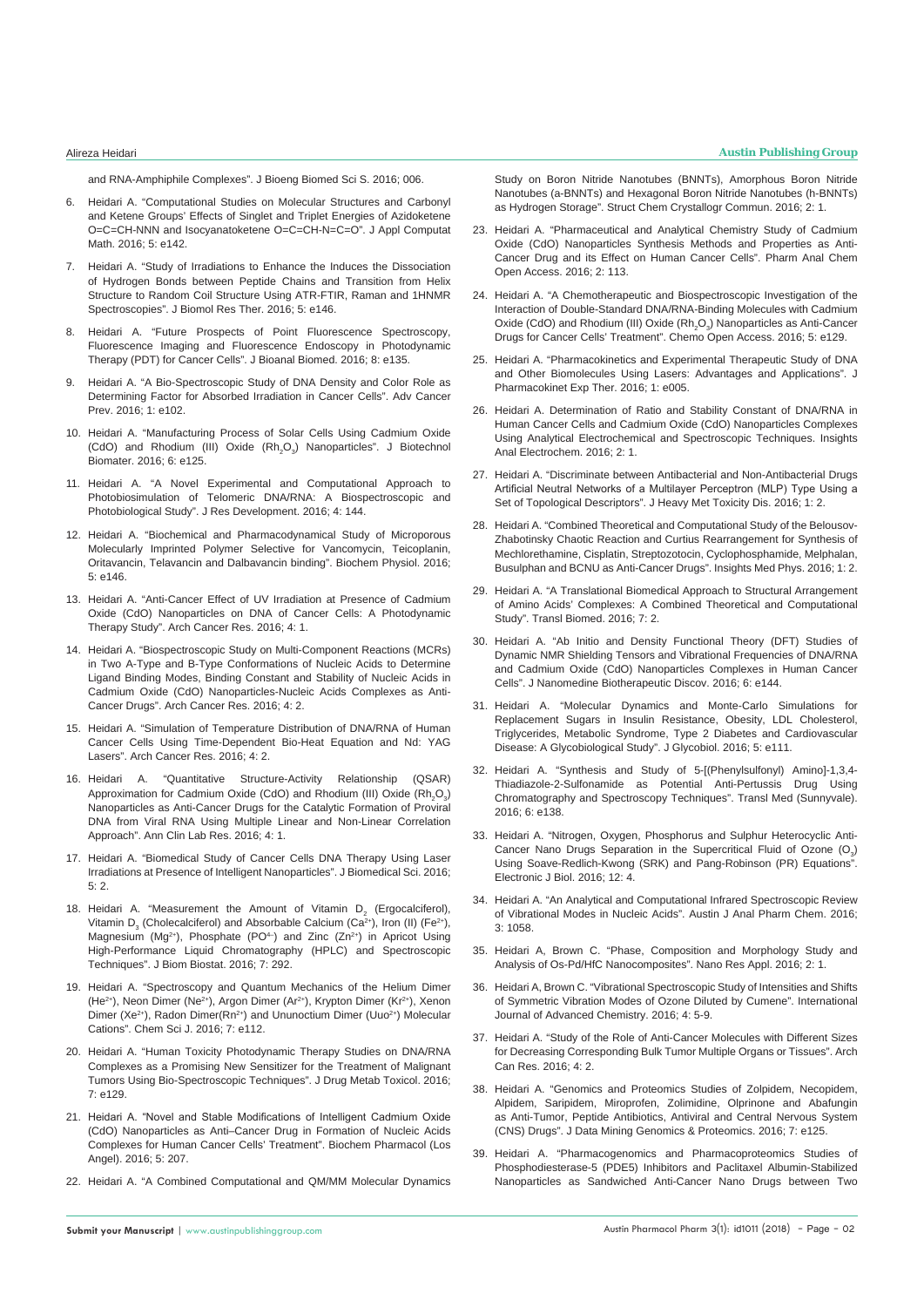[DNA/RNA Molecules of Human Cancer Cells". J Pharmacogenomics](https://www.omicsonline.org/open-access/pharmacogenomics-and-pharmacoproteomics-studies-ofphosphodiesterase5-pde5-inhibitors-and-paclitaxel-albuminstabilizednanoparticles-2153-0645-1000e153.php?aid=75985&view=mobile)  [Pharmacoproteomics. 2016; 7: e153.](https://www.omicsonline.org/open-access/pharmacogenomics-and-pharmacoproteomics-studies-ofphosphodiesterase5-pde5-inhibitors-and-paclitaxel-albuminstabilizednanoparticles-2153-0645-1000e153.php?aid=75985&view=mobile)

- 40. [Heidari A. "Biotranslational Medical and Biospectroscopic Studies of](http://www.transbiomedicine.com/translational-biomedicine/biotranslational-medical-and-biospectroscopic-studies-of-cadmium-oxidecdo-nanoparticlesdnarna-straight-and-cycle-chain-complexes-a.php?aid=9835)  [Cadmium Oxide \(CdO\) Nanoparticles-DNA/RNA Straight and Cycle Chain](http://www.transbiomedicine.com/translational-biomedicine/biotranslational-medical-and-biospectroscopic-studies-of-cadmium-oxidecdo-nanoparticlesdnarna-straight-and-cycle-chain-complexes-a.php?aid=9835)  [Complexes as Potent Anti-Viral, Anti-Tumor and Anti-Microbial Drugs: A](http://www.transbiomedicine.com/translational-biomedicine/biotranslational-medical-and-biospectroscopic-studies-of-cadmium-oxidecdo-nanoparticlesdnarna-straight-and-cycle-chain-complexes-a.php?aid=9835)  [Clinical Approach". Transl Biomed. 2016; 7: 2.](http://www.transbiomedicine.com/translational-biomedicine/biotranslational-medical-and-biospectroscopic-studies-of-cadmium-oxidecdo-nanoparticlesdnarna-straight-and-cycle-chain-complexes-a.php?aid=9835)
- 41. [Heidari A. "A Comparative Study on Simultaneous Determination and](http://www.acanceresearch.com/cancer-research/a-comparative-study-on-simultaneous-determination-and-separation-of-adsorbed-cadmium-oxide-cdo-nanoparticles-on-dnarna-of-human-ca.php?aid=9862)  [Separation of Adsorbed Cadmium Oxide \(CdO\) Nanoparticles on DNA/](http://www.acanceresearch.com/cancer-research/a-comparative-study-on-simultaneous-determination-and-separation-of-adsorbed-cadmium-oxide-cdo-nanoparticles-on-dnarna-of-human-ca.php?aid=9862) [RNA of Human Cancer Cells Using Biospectroscopic Techniques and](http://www.acanceresearch.com/cancer-research/a-comparative-study-on-simultaneous-determination-and-separation-of-adsorbed-cadmium-oxide-cdo-nanoparticles-on-dnarna-of-human-ca.php?aid=9862)  [Dielectrophoresis \(DEP\) Method". Arch Can Res. 2016; 4: 2.](http://www.acanceresearch.com/cancer-research/a-comparative-study-on-simultaneous-determination-and-separation-of-adsorbed-cadmium-oxide-cdo-nanoparticles-on-dnarna-of-human-ca.php?aid=9862)
- 42. [Heidari A. "Cheminformatics and System Chemistry of Cisplatin, Carboplatin,](http://datamining.imedpub.com/cheminformatics-and-system-chemistry-of-cisplatin-carboplatin-nedaplatinoxaliplatin-heptaplatin-and-lobaplatin-as-anticancer-nano.php?aid=9880)  [Nedaplatin, Oxaliplatin, Heptaplatin and Lobaplatin as Anti-Cancer Nano](http://datamining.imedpub.com/cheminformatics-and-system-chemistry-of-cisplatin-carboplatin-nedaplatinoxaliplatin-heptaplatin-and-lobaplatin-as-anticancer-nano.php?aid=9880)  [Drugs: A Combined Computational and Experimental Study". J Inform Data](http://datamining.imedpub.com/cheminformatics-and-system-chemistry-of-cisplatin-carboplatin-nedaplatinoxaliplatin-heptaplatin-and-lobaplatin-as-anticancer-nano.php?aid=9880)  [Min. 2016; 1: 3.](http://datamining.imedpub.com/cheminformatics-and-system-chemistry-of-cisplatin-carboplatin-nedaplatinoxaliplatin-heptaplatin-and-lobaplatin-as-anticancer-nano.php?aid=9880)
- 43. [Heidari A. "Linear and Non-Linear Quantitative Structure-Anti-Cancer-](https://www.omicsonline.org/open-access/linear-and-nonlinear-quantitative-structureanticanceractivityrelationship-qsacar-study-of-hydrous-ruthenium-iv-oxide-ruo2nanoparti-2329-6771-1000e110.php?aid=76867)[Activity Relationship \(QSACAR\) Study of Hydrous Ruthenium \(IV\) Oxide](https://www.omicsonline.org/open-access/linear-and-nonlinear-quantitative-structureanticanceractivityrelationship-qsacar-study-of-hydrous-ruthenium-iv-oxide-ruo2nanoparti-2329-6771-1000e110.php?aid=76867)  ( $RuO<sub>2</sub>$ ) Nanoparticles as Non-Nucleoside Reverse Transcriptase Inhibitors [\(NNRTIs\) and Anti-Cancer Nano Drugs". J Integr Oncol. 2016; 5: e110.](https://www.omicsonline.org/open-access/linear-and-nonlinear-quantitative-structureanticanceractivityrelationship-qsacar-study-of-hydrous-ruthenium-iv-oxide-ruo2nanoparti-2329-6771-1000e110.php?aid=76867)
- 44. [Heidari A. "Synthesis, Characterization and Biospectroscopic Studies of](https://www.omicsonline.org/open-access/synthesis-characterization-and-biospectroscopic-studies-of-cadmium-oxide-cdo-nanoparticlesnucleic-acids-complexes-absence-of-solub-JNCR-1000103.pdf)  [Cadmium Oxide \(CdO\) Nanoparticles-Nucleic Acids Complexes Absence of](https://www.omicsonline.org/open-access/synthesis-characterization-and-biospectroscopic-studies-of-cadmium-oxide-cdo-nanoparticlesnucleic-acids-complexes-absence-of-solub-JNCR-1000103.pdf)  [Soluble Polymer as a Protective Agent Using Nucleic Acids Condensation](https://www.omicsonline.org/open-access/synthesis-characterization-and-biospectroscopic-studies-of-cadmium-oxide-cdo-nanoparticlesnucleic-acids-complexes-absence-of-solub-JNCR-1000103.pdf)  [and Solution Reduction Method". J Nanosci Curr Res. 2016; 1: e101.](https://www.omicsonline.org/open-access/synthesis-characterization-and-biospectroscopic-studies-of-cadmium-oxide-cdo-nanoparticlesnucleic-acids-complexes-absence-of-solub-JNCR-1000103.pdf)
- 45. [Heidari A. "Coplanarity and Collinearity of 4'-Dinonyl-2,2'-Bithiazole in One](http://www.ijddr.in/drug-development/coplanarity-and-collinearity-of-4dinonyl22bithiazole-in-one-domain-of-bleomycin-and-pingyangmycin-to-be-responsible-for-bindingof.php?aid=9938)  [Domain of Bleomycin and Pingyangmycin to be Responsible for Binding of](http://www.ijddr.in/drug-development/coplanarity-and-collinearity-of-4dinonyl22bithiazole-in-one-domain-of-bleomycin-and-pingyangmycin-to-be-responsible-for-bindingof.php?aid=9938)  [Cadmium Oxide \(CdO\) Nanoparticles to DNA/RNA Bidentate Ligands as](http://www.ijddr.in/drug-development/coplanarity-and-collinearity-of-4dinonyl22bithiazole-in-one-domain-of-bleomycin-and-pingyangmycin-to-be-responsible-for-bindingof.php?aid=9938)  [Anti-Tumor Nano Drug". Int J Drug Dev & Res. 2016; 8: 007-008.](http://www.ijddr.in/drug-development/coplanarity-and-collinearity-of-4dinonyl22bithiazole-in-one-domain-of-bleomycin-and-pingyangmycin-to-be-responsible-for-bindingof.php?aid=9938)
- 46. [Heidari A. "A Pharmacovigilance Study on Linear and Non-Linear](https://www.omicsonline.org/open-access/a-pharmacovigilance-study-on-linear-and-nonlinear-quantitativestructure-chromatographic-retention-relationships-qsrr-models-forthe-2329-6887-1000e161.php?aid=78376)  [Quantitative Structure \(Chromatographic\) Retention Relationships \(QSRR\)](https://www.omicsonline.org/open-access/a-pharmacovigilance-study-on-linear-and-nonlinear-quantitativestructure-chromatographic-retention-relationships-qsrr-models-forthe-2329-6887-1000e161.php?aid=78376)  [Models for the Prediction of Retention Time of Anti-Cancer Nano Drugs](https://www.omicsonline.org/open-access/a-pharmacovigilance-study-on-linear-and-nonlinear-quantitativestructure-chromatographic-retention-relationships-qsrr-models-forthe-2329-6887-1000e161.php?aid=78376)  [under Synchrotron Radiations", J Pharmacovigil. 2016; 4: e161.](https://www.omicsonline.org/open-access/a-pharmacovigilance-study-on-linear-and-nonlinear-quantitativestructure-chromatographic-retention-relationships-qsrr-models-forthe-2329-6887-1000e161.php?aid=78376)
- 47. [Heidari A. "Nanotechnology in Preparation of Semipermeable Polymers". J](https://www.omicsonline.org/open-access/nanotechnology-in-preparation-of-semipermeable-polymers-2090-4568-1000157.php?aid=78336)  [Adv Chem Eng. 2016; 6: 157.](https://www.omicsonline.org/open-access/nanotechnology-in-preparation-of-semipermeable-polymers-2090-4568-1000157.php?aid=78336)
- 48. [Heidari A. "A Gastrointestinal Study on Linear and Non-Linear Quantitative](https://www.omicsonline.org/open-access/a-gastrointestinal-study-on-linear-and-nonlinear-quantitative-structurechromatographic-retention-relationships-qsrr-models-for-ana-2161-069X-1000e119.php?aid=79075)  [Structure \(Chromatographic\) Retention Relationships \(QSRR\) Models for](https://www.omicsonline.org/open-access/a-gastrointestinal-study-on-linear-and-nonlinear-quantitative-structurechromatographic-retention-relationships-qsrr-models-for-ana-2161-069X-1000e119.php?aid=79075)  [Analysis 5-Aminosalicylates Nano Particles as Digestive System Nano](https://www.omicsonline.org/open-access/a-gastrointestinal-study-on-linear-and-nonlinear-quantitative-structurechromatographic-retention-relationships-qsrr-models-for-ana-2161-069X-1000e119.php?aid=79075)  [Drugs under Synchrotron Radiations". J Gastrointest Dig Syst. 2016; 6:](https://www.omicsonline.org/open-access/a-gastrointestinal-study-on-linear-and-nonlinear-quantitative-structurechromatographic-retention-relationships-qsrr-models-for-ana-2161-069X-1000e119.php?aid=79075)  [e119.](https://www.omicsonline.org/open-access/a-gastrointestinal-study-on-linear-and-nonlinear-quantitative-structurechromatographic-retention-relationships-qsrr-models-for-ana-2161-069X-1000e119.php?aid=79075)
- 49. [Heidari A. "DNA/RNA Fragmentation and Cytolysis in Human Cancer Cells](https://www.omicsonline.org/open-access/dnarna-fragmentation-and-cytolysis-in-human-cancer-cells-treatedwith-diphthamide-nano-particles-derivatives-2090-4924-1000e102.php?aid=79143)  [Treated with Diphthamide Nano Particles Derivatives", Biomedical Data](https://www.omicsonline.org/open-access/dnarna-fragmentation-and-cytolysis-in-human-cancer-cells-treatedwith-diphthamide-nano-particles-derivatives-2090-4924-1000e102.php?aid=79143)  [Mining. 2016; 5: e102.](https://www.omicsonline.org/open-access/dnarna-fragmentation-and-cytolysis-in-human-cancer-cells-treatedwith-diphthamide-nano-particles-derivatives-2090-4924-1000e102.php?aid=79143)
- 50. [Heidari A. "A Successful Strategy for the Prediction of Solubility in the](http://www.imedpub.com/articles/a-successful-strategy-for-the-prediction-of-solubility-in-the-construction-of-quantitative-structureactivity-relationship-qsar-and.php?aid=17247)  [Construction of Quantitative Structure-Activity Relationship \(QSAR\) and](http://www.imedpub.com/articles/a-successful-strategy-for-the-prediction-of-solubility-in-the-construction-of-quantitative-structureactivity-relationship-qsar-and.php?aid=17247)  [Quantitative Structure-Property Relationship \(QSPR\) under Synchrotron](http://www.imedpub.com/articles/a-successful-strategy-for-the-prediction-of-solubility-in-the-construction-of-quantitative-structureactivity-relationship-qsar-and.php?aid=17247)  [Radiations Using Genetic Function Approximation \(GFA\) Algorithm". J Mol](http://www.imedpub.com/articles/a-successful-strategy-for-the-prediction-of-solubility-in-the-construction-of-quantitative-structureactivity-relationship-qsar-and.php?aid=17247)  [Biol Biotechnol. 2016; 1: 1.](http://www.imedpub.com/articles/a-successful-strategy-for-the-prediction-of-solubility-in-the-construction-of-quantitative-structureactivity-relationship-qsar-and.php?aid=17247)
- 51. Heidari A. "Computational Study on Molecular Structures of  $C_{20}$ ,  $C_{60}$ ,  $C_{240}$  $C_{540}$ ,  $C_{960}$ ,  $C_{2160}$  and  $C_{3840}$  Fullerene Nano Molecules under Synchrotron [Radiations Using Fuzzy Logic". J Material Sci Eng. 2016; 5: 282.](https://www.omicsonline.org/open-access/computational-study-on-molecular-structures-of-c20-c60-c240-c540c960-c2160-and-c3840-fullerene-nano-molecules-under-synchrotron-ra-2169-0022-1000282.php?aid=80465)
- 52. [Heidari A. "Graph Theoretical Analysis of Zigzag Polyhexamethylene](https://www.omicsonline.org/open-access/graph-theoretical-analysis-of-zigzag-polyhexamethylene-biguanide-polyhexamethylene-adipamide-polyhexamethylene-biguanide-gauze-and-2168-9679-1000e143.php?aid=80804)  [Biguanide, Polyhexamethylene Adipamide, Polyhexamethylene Biguanide](https://www.omicsonline.org/open-access/graph-theoretical-analysis-of-zigzag-polyhexamethylene-biguanide-polyhexamethylene-adipamide-polyhexamethylene-biguanide-gauze-and-2168-9679-1000e143.php?aid=80804)  [Gauze and Polyhexamethylene Biguanide Hydrochloride \(PHMB\) Boron](https://www.omicsonline.org/open-access/graph-theoretical-analysis-of-zigzag-polyhexamethylene-biguanide-polyhexamethylene-adipamide-polyhexamethylene-biguanide-gauze-and-2168-9679-1000e143.php?aid=80804)  [Nitride Nanotubes \(BNNTs\), Amorphous Boron Nitride Nanotubes](https://www.omicsonline.org/open-access/graph-theoretical-analysis-of-zigzag-polyhexamethylene-biguanide-polyhexamethylene-adipamide-polyhexamethylene-biguanide-gauze-and-2168-9679-1000e143.php?aid=80804)  [\(a-BNNTs\) and Hexagonal Boron Nitride Nanotubes \(h-BNNTs\)". J Appl](https://www.omicsonline.org/open-access/graph-theoretical-analysis-of-zigzag-polyhexamethylene-biguanide-polyhexamethylene-adipamide-polyhexamethylene-biguanide-gauze-and-2168-9679-1000e143.php?aid=80804)  [Computat Math. 2016; 5: e143.](https://www.omicsonline.org/open-access/graph-theoretical-analysis-of-zigzag-polyhexamethylene-biguanide-polyhexamethylene-adipamide-polyhexamethylene-biguanide-gauze-and-2168-9679-1000e143.php?aid=80804)
- 53. [Heidari A. "The Impact of High Resolution Imaging on Diagnosis". Int J Clin](http://imagejournals.org/the-impact-of-high-resolution-imaging-on-diagnosis.pdf)  [Med Imaging. 2016; 3: 1000e101.](http://imagejournals.org/the-impact-of-high-resolution-imaging-on-diagnosis.pdf)
- 54. [Heidari A. "A Comparative Study of Conformational Behavior of Isotretinoin](http://biomedicine.imedpub.com/a-comparative-study-of-conformational-behavior-of-isotretinoin-13cis-retinoic-acid-and-tretinoin-alltrans-retinoic-acid-atra-nano.php?aid=17333)  [\(13-Cis Retinoic Acid\) and Tretinoin \(All-Trans Retinoic Acid \(ATRA\)\) Nano](http://biomedicine.imedpub.com/a-comparative-study-of-conformational-behavior-of-isotretinoin-13cis-retinoic-acid-and-tretinoin-alltrans-retinoic-acid-atra-nano.php?aid=17333)  [Particles as Anti-Cancer Nano Drugs under Synchrotron Radiations Using](http://biomedicine.imedpub.com/a-comparative-study-of-conformational-behavior-of-isotretinoin-13cis-retinoic-acid-and-tretinoin-alltrans-retinoic-acid-atra-nano.php?aid=17333)  [Hartree-Fock \(HF\) and Density Functional Theory \(DFT\) Methods". Insights](http://biomedicine.imedpub.com/a-comparative-study-of-conformational-behavior-of-isotretinoin-13cis-retinoic-acid-and-tretinoin-alltrans-retinoic-acid-atra-nano.php?aid=17333)  [in Biomed. 2016; 1: 2.](http://biomedicine.imedpub.com/a-comparative-study-of-conformational-behavior-of-isotretinoin-13cis-retinoic-acid-and-tretinoin-alltrans-retinoic-acid-atra-nano.php?aid=17333)
- 55. [Heidari A. "Advances in Logic, Operations and Computational Mathematics".](https://www.omicsonline.org/open-access/advances-in-logic-operations-and-computational-mathematics-2168-9679-1000e144.php?aid=81158)  [J Appl Computat Math. 2016; 5: 5.](https://www.omicsonline.org/open-access/advances-in-logic-operations-and-computational-mathematics-2168-9679-1000e144.php?aid=81158)
- 56. [Heidari A. "Mathematical Equations in Predicting Physical Behavior". J Appl](https://www.omicsonline.org/open-access/mathematical-equations-in-predicting-physical-behavior-2168-9679-1000e145.php?aid=81159)  [Computat Math. 2016; 5: 5.](https://www.omicsonline.org/open-access/mathematical-equations-in-predicting-physical-behavior-2168-9679-1000e145.php?aid=81159)
- 57. [Heidari A. "Chemotherapy a Last Resort for Cancer Treatment". Chemo](https://www.omicsonline.org/open-access/chemotherapy-a-last-resort-for-cancer-treatment-2167-7700-1000e130.php?aid=81319)  [Open Access. 2016; 5: 4.](https://www.omicsonline.org/open-access/chemotherapy-a-last-resort-for-cancer-treatment-2167-7700-1000e130.php?aid=81319)
- 58. [Heidari A. "Separation and Pre-Concentration of Metal Cations-DNA/RNA](https://www.omicsonline.org/open-access/separation-and-preconcentration-of-metal-cations--dnarnachelates-using-molecular-beam-mass-spectrometry-with-tunable-vacuumultravi-2469-9861-1000e101.pdf)  [Chelates Using Molecular Beam Mass Spectrometry with Tunable Vacuum](https://www.omicsonline.org/open-access/separation-and-preconcentration-of-metal-cations--dnarnachelates-using-molecular-beam-mass-spectrometry-with-tunable-vacuumultravi-2469-9861-1000e101.pdf)  [Ultraviolet \(VUV\) Synchrotron Radiation and Various Analytical Methods".](https://www.omicsonline.org/open-access/separation-and-preconcentration-of-metal-cations--dnarnachelates-using-molecular-beam-mass-spectrometry-with-tunable-vacuumultravi-2469-9861-1000e101.pdf)  [Mass Spectrom Purif Tech. 2016; 2: e101.](https://www.omicsonline.org/open-access/separation-and-preconcentration-of-metal-cations--dnarnachelates-using-molecular-beam-mass-spectrometry-with-tunable-vacuumultravi-2469-9861-1000e101.pdf)
- 59. [Heidari A. "Yoctosecond Quantitative Structure-Activity Relationship](http://www.imedpub.com/articles/yoctosecond-quantitative-structure-activity-relationship-qsar-and-quantitative-structure-property-relationship-qspr-under-synchrot.php?aid=17372)  [\(QSAR\) and Quantitative Structure-Property Relationship \(QSPR\) under](http://www.imedpub.com/articles/yoctosecond-quantitative-structure-activity-relationship-qsar-and-quantitative-structure-property-relationship-qspr-under-synchrot.php?aid=17372)  [Synchrotron Radiations Studies for Prediction of Solubility of Anti-Cancer](http://www.imedpub.com/articles/yoctosecond-quantitative-structure-activity-relationship-qsar-and-quantitative-structure-property-relationship-qspr-under-synchrot.php?aid=17372)  [Nano Drugs in Aqueous Solutions Using Genetic Function Approximation](http://www.imedpub.com/articles/yoctosecond-quantitative-structure-activity-relationship-qsar-and-quantitative-structure-property-relationship-qspr-under-synchrot.php?aid=17372)  [\(GFA\) Algorithm". Insight Pharm Res. 2016; 1: 1.](http://www.imedpub.com/articles/yoctosecond-quantitative-structure-activity-relationship-qsar-and-quantitative-structure-property-relationship-qspr-under-synchrot.php?aid=17372)
- 60. [Heidari A. "Cancer Risk Prediction and Assessment in Human Cells under](http://imagejournals.org/cancer-risk-prediction-and-assessment-in-human-cells-under-synchrotron-radiations-using-quantitative-structure-activity-relationship.pdf)  [Synchrotron Radiations Using Quantitative Structure Activity Relationship](http://imagejournals.org/cancer-risk-prediction-and-assessment-in-human-cells-under-synchrotron-radiations-using-quantitative-structure-activity-relationship.pdf)  [\(QSAR\) and Quantitative Structure Properties Relationship \(QSPR\)](http://imagejournals.org/cancer-risk-prediction-and-assessment-in-human-cells-under-synchrotron-radiations-using-quantitative-structure-activity-relationship.pdf)  [Studies". Int J Clin Med Imaging. 2016; 3: 516.](http://imagejournals.org/cancer-risk-prediction-and-assessment-in-human-cells-under-synchrotron-radiations-using-quantitative-structure-activity-relationship.pdf)
- 61. [Heidari A. "A Novel Approach to Biology". Electronic J Biol. 2016; 12: 4.](http://ejbio.imedpub.com/a-novel-approach-to-biology.php?aid=17535)
- 62. [Heidari A. "Innovative Biomedical Equipment's for Diagnosis and Treatment".](https://www.omicsonline.org/open-access/innovative-biomedical-equipment-for-diagnosis-and-treatment-2155-9538-1000e125.ph.php?aid=87337)  [J Bioengineer & Biomedical Sci. 2016; 6: 2.](https://www.omicsonline.org/open-access/innovative-biomedical-equipment-for-diagnosis-and-treatment-2155-9538-1000e125.ph.php?aid=87337)
- 63. [Heidari A. "Integrating Precision Cancer Medicine into Healthcare, Medicare](https://www.omicsonline.org/open-access/integrating-precision-cancer-medicine-into-healthcare-medicarereimbursement-changes-and-the-practice-of-oncology-trends-in-oncolog.php?aid=86766)  [Reimbursement Changes and the Practice of Oncology: Trends in Oncology](https://www.omicsonline.org/open-access/integrating-precision-cancer-medicine-into-healthcare-medicarereimbursement-changes-and-the-practice-of-oncology-trends-in-oncolog.php?aid=86766)  [Medicine and Practices". J Oncol Med & Pract. 2016; 1: 2.](https://www.omicsonline.org/open-access/integrating-precision-cancer-medicine-into-healthcare-medicarereimbursement-changes-and-the-practice-of-oncology-trends-in-oncolog.php?aid=86766)
- 64. [Heidari A. "Promoting Convergence in Biomedical and Biomaterials](https://www.omicsonline.org/open-access/promoting-convergence-in-biomedical-and-biomaterials-sciences-and-silkproteins-for-biomedical-and-biomaterials-applications-an-int-2155-9538-1000e126.php?aid=87317)  [Sciences and Silk Proteins for Biomedical and Biomaterials Applications:](https://www.omicsonline.org/open-access/promoting-convergence-in-biomedical-and-biomaterials-sciences-and-silkproteins-for-biomedical-and-biomaterials-applications-an-int-2155-9538-1000e126.php?aid=87317)  [An Introduction to Materials in Medicine and Bioengineering Perspectives".](https://www.omicsonline.org/open-access/promoting-convergence-in-biomedical-and-biomaterials-sciences-and-silkproteins-for-biomedical-and-biomaterials-applications-an-int-2155-9538-1000e126.php?aid=87317)  [J Bioengineer & Biomedical Sci. 2016; 6: 3.](https://www.omicsonline.org/open-access/promoting-convergence-in-biomedical-and-biomaterials-sciences-and-silkproteins-for-biomedical-and-biomaterials-applications-an-int-2155-9538-1000e126.php?aid=87317)
- 65. [Heidari A. "X-Ray Fluorescence and X-Ray Diffraction Analysis on Discrete](https://www.omicsonline.org/open-access/xray-fluorescence-and-xray-diffraction-analysis-on-discrete-elementmodeling-of-nano-powder-metallurgy-processes-in-optimal-contain-2168-9806-1000e136.php?aid=88976)  [Element Modeling of Nano Powder Metallurgy Processes in Optimal](https://www.omicsonline.org/open-access/xray-fluorescence-and-xray-diffraction-analysis-on-discrete-elementmodeling-of-nano-powder-metallurgy-processes-in-optimal-contain-2168-9806-1000e136.php?aid=88976)  [Container Design". J Powder Metall Min. 2017; 6: 1.](https://www.omicsonline.org/open-access/xray-fluorescence-and-xray-diffraction-analysis-on-discrete-elementmodeling-of-nano-powder-metallurgy-processes-in-optimal-contain-2168-9806-1000e136.php?aid=88976)
- 66. [Heidari A. "Biomolecular Spectroscopy and Dynamics of Nano-Sized](https://www.imedpub.com/articles/biomolecular-spectroscopy-and-dynamics-of-nanosized-molecules-and-clustersas-crosslinkinginduced-anticancer-and-immuneoncology-nan.php?aid=19262)  [Molecules and Clusters as Cross-Linking-Induced Anti-Cancer and Immune-](https://www.imedpub.com/articles/biomolecular-spectroscopy-and-dynamics-of-nanosized-molecules-and-clustersas-crosslinkinginduced-anticancer-and-immuneoncology-nan.php?aid=19262)[Oncology Nano Drugs Delivery in DNA/RNA of Human Cancer Cells'](https://www.imedpub.com/articles/biomolecular-spectroscopy-and-dynamics-of-nanosized-molecules-and-clustersas-crosslinkinginduced-anticancer-and-immuneoncology-nan.php?aid=19262)  [Membranes under Synchrotron Radiations: A Payload-Based Perspective".](https://www.imedpub.com/articles/biomolecular-spectroscopy-and-dynamics-of-nanosized-molecules-and-clustersas-crosslinkinginduced-anticancer-and-immuneoncology-nan.php?aid=19262)  [Arch Chem Res. 2017; 1: 2.](https://www.imedpub.com/articles/biomolecular-spectroscopy-and-dynamics-of-nanosized-molecules-and-clustersas-crosslinkinginduced-anticancer-and-immuneoncology-nan.php?aid=19262)
- 67. [Heidari A. "Deficiencies in Repair of Double-Standard DNA/RNA-Binding](https://www.scitechnol.com/peer-review/deficiencies-in-repair-of-doublestandard-dnarnabinding-molecules-identified-in-many-types-of-solid-and-liquid-tumors-oncology-in-h-QL3Y.php?article_id=6103)  [Molecules Identified in Many Types of Solid and Liquid Tumors Oncology](https://www.scitechnol.com/peer-review/deficiencies-in-repair-of-doublestandard-dnarnabinding-molecules-identified-in-many-types-of-solid-and-liquid-tumors-oncology-in-h-QL3Y.php?article_id=6103)  [in Human Body for Advancing Cancer Immunotherapy Using Computer](https://www.scitechnol.com/peer-review/deficiencies-in-repair-of-doublestandard-dnarnabinding-molecules-identified-in-many-types-of-solid-and-liquid-tumors-oncology-in-h-QL3Y.php?article_id=6103)  [Simulations and Data Analysis". J Appl Bioinforma Comput Biol. 2017; 6: 1.](https://www.scitechnol.com/peer-review/deficiencies-in-repair-of-doublestandard-dnarnabinding-molecules-identified-in-many-types-of-solid-and-liquid-tumors-oncology-in-h-QL3Y.php?article_id=6103)
- 68. [Heidari A. "Electronic Coupling among the Five Nanomolecules Shuts Down](https://www.imedpub.com/articles/electronic-coupling-among-the-five-nanomolecules-shuts-down-quantum-tunneling-in-the-presence-and-absence-of-an-applied-magnetic-f.php?aid=19461)  [Quantum Tunneling in the Presence and Absence of an Applied Magnetic](https://www.imedpub.com/articles/electronic-coupling-among-the-five-nanomolecules-shuts-down-quantum-tunneling-in-the-presence-and-absence-of-an-applied-magnetic-f.php?aid=19461)  [Field for Indication of the Dimer or other Provide Different Influences on](https://www.imedpub.com/articles/electronic-coupling-among-the-five-nanomolecules-shuts-down-quantum-tunneling-in-the-presence-and-absence-of-an-applied-magnetic-f.php?aid=19461)  [the Magnetic Behavior of Single Molecular Magnets \(SMMs\) as Qubits for](https://www.imedpub.com/articles/electronic-coupling-among-the-five-nanomolecules-shuts-down-quantum-tunneling-in-the-presence-and-absence-of-an-applied-magnetic-f.php?aid=19461)  [Quantum Computing". Glob J Res Rev. 2017; 4: 2.](https://www.imedpub.com/articles/electronic-coupling-among-the-five-nanomolecules-shuts-down-quantum-tunneling-in-the-presence-and-absence-of-an-applied-magnetic-f.php?aid=19461)
- 69. [Heidari A. "Polymorphism in Nano-Sized Graphene Ligand-Induced](https://www.scitechnol.com/peer-review/polymorphism-in-nanosized-graphene-ligandinduced-transformation-of-au38xagxxcuxsphtbu24-to-au36xagxxcuxsphtbu24-x112-nanomolecules-v9Rx.php?article_id=6140)  Transformation of  $Au_{38}$ -xAg<sub>x</sub>/xCu<sub>x</sub>(SPh-tBu)<sub>24</sub> to Au<sub>36</sub>-xAg<sub>x</sub>/xCu<sub>x</sub>(SPh-tBu)<sub>24</sub> (x=1-2) Nanomolecules for Synthesis of  $Au_{144}$ -xAg /xCu<sub>x</sub>[(SR)<sub>60</sub>, (SC<sub>4</sub>)<sub>60</sub>,  $\left(\mathsf{SC}_6\right)_{60}$ ,  $\left(\mathsf{SC}_{12}\right)_{60}$ ,  $\left(\mathsf{PET}\right)_{60}$ ,  $\left(\mathsf{p}\text{-MBA}\right)_{60}$ ,  $\left(\mathsf{F}\right)_{60}$ ,  $\left(\mathsf{C}\right)_{60}$ ,  $\left(\mathsf{B}\mathsf{r}\right)_{60}$ ,  $\left(\mathsf{I}\right)_{60}$ ,  $\left(\mathsf{A}\mathsf{t}\right)_{60}$ ,  $\left(\mathsf{Uus}\right)_{60}$ and (SC<sub>6</sub>H<sub>13</sub>)<sub>60</sub>] Nano Clusters as Anti-Cancer Nano Drugs". J Nanomater [Mol Nanotechnol. 2017; 6: 3.](https://www.scitechnol.com/peer-review/polymorphism-in-nanosized-graphene-ligandinduced-transformation-of-au38xagxxcuxsphtbu24-to-au36xagxxcuxsphtbu24-x112-nanomolecules-v9Rx.php?article_id=6140)
- 70. [Heidari A. "Biomedical Resource Oncology and Data Mining to Enable](https://www.omicsonline.org/open-access/biomedical-resource-oncology-and-data-mining-to-enable-resourcediscovery-in-medical-medicinal-clinical-pharmaceutical-chemical-and-2090-4924-1000e103.php?aid=89799)  [Resource Discovery in Medical, Medicinal, Clinical, Pharmaceutical,](https://www.omicsonline.org/open-access/biomedical-resource-oncology-and-data-mining-to-enable-resourcediscovery-in-medical-medicinal-clinical-pharmaceutical-chemical-and-2090-4924-1000e103.php?aid=89799)  [Chemical and Translational Research and Their Applications in Cancer](https://www.omicsonline.org/open-access/biomedical-resource-oncology-and-data-mining-to-enable-resourcediscovery-in-medical-medicinal-clinical-pharmaceutical-chemical-and-2090-4924-1000e103.php?aid=89799)  [Research". Int J Biomed Data Min. 2017; 6: e103.](https://www.omicsonline.org/open-access/biomedical-resource-oncology-and-data-mining-to-enable-resourcediscovery-in-medical-medicinal-clinical-pharmaceutical-chemical-and-2090-4924-1000e103.php?aid=89799)
- 71. [Heidari A. "Study of Synthesis, Pharmacokinetics, Pharmacodynamics,](https://www.omicsonline.org/open-access/study-of-synthesis-pharmacokinetics-pharmacodynamics-dosing-stability-safety-and-efficacy-of-olympiadane-nanomolecules-as-agent-fo-2329-6631-1000e154.pdf)  [Dosing, Stability, Safety and Efficacy of Olympiadane Nanomolecules](https://www.omicsonline.org/open-access/study-of-synthesis-pharmacokinetics-pharmacodynamics-dosing-stability-safety-and-efficacy-of-olympiadane-nanomolecules-as-agent-fo-2329-6631-1000e154.pdf)  [as Agent for Cancer Enzymotherapy, Immunotherapy, Chemotherapy,](https://www.omicsonline.org/open-access/study-of-synthesis-pharmacokinetics-pharmacodynamics-dosing-stability-safety-and-efficacy-of-olympiadane-nanomolecules-as-agent-fo-2329-6631-1000e154.pdf)  [Radiotherapy, Hormone Therapy and Targeted Therapy under Synchrotorn](https://www.omicsonline.org/open-access/study-of-synthesis-pharmacokinetics-pharmacodynamics-dosing-stability-safety-and-efficacy-of-olympiadane-nanomolecules-as-agent-fo-2329-6631-1000e154.pdf)  [Radiation". J Dev Drugs. 2017; 6: e154.](https://www.omicsonline.org/open-access/study-of-synthesis-pharmacokinetics-pharmacodynamics-dosing-stability-safety-and-efficacy-of-olympiadane-nanomolecules-as-agent-fo-2329-6631-1000e154.pdf)
- 72. [Heidari A. "A Novel Approach to Future Horizon of Top Seven Biomedical](https://www.omicsonline.org/peer-reviewed/a-novel-approach-to-future-horizon-of-top-seven-biomedical-researchrntopics-to-watch-in-2017-alzheimers-ebola-hypersomnia-humanrni-90106.html)  [Research Topics to Watch in 2017: Alzheimer's, Ebola, Hypersomnia,](https://www.omicsonline.org/peer-reviewed/a-novel-approach-to-future-horizon-of-top-seven-biomedical-researchrntopics-to-watch-in-2017-alzheimers-ebola-hypersomnia-humanrni-90106.html)  [Human Immunodeficiency Virus \(HIV\), Tuberculosis \(TB\), Microbiome/](https://www.omicsonline.org/peer-reviewed/a-novel-approach-to-future-horizon-of-top-seven-biomedical-researchrntopics-to-watch-in-2017-alzheimers-ebola-hypersomnia-humanrni-90106.html) [Antibiotic Resistance and Endovascular Stroke". J Bioengineer & Biomedical](https://www.omicsonline.org/peer-reviewed/a-novel-approach-to-future-horizon-of-top-seven-biomedical-researchrntopics-to-watch-in-2017-alzheimers-ebola-hypersomnia-humanrni-90106.html)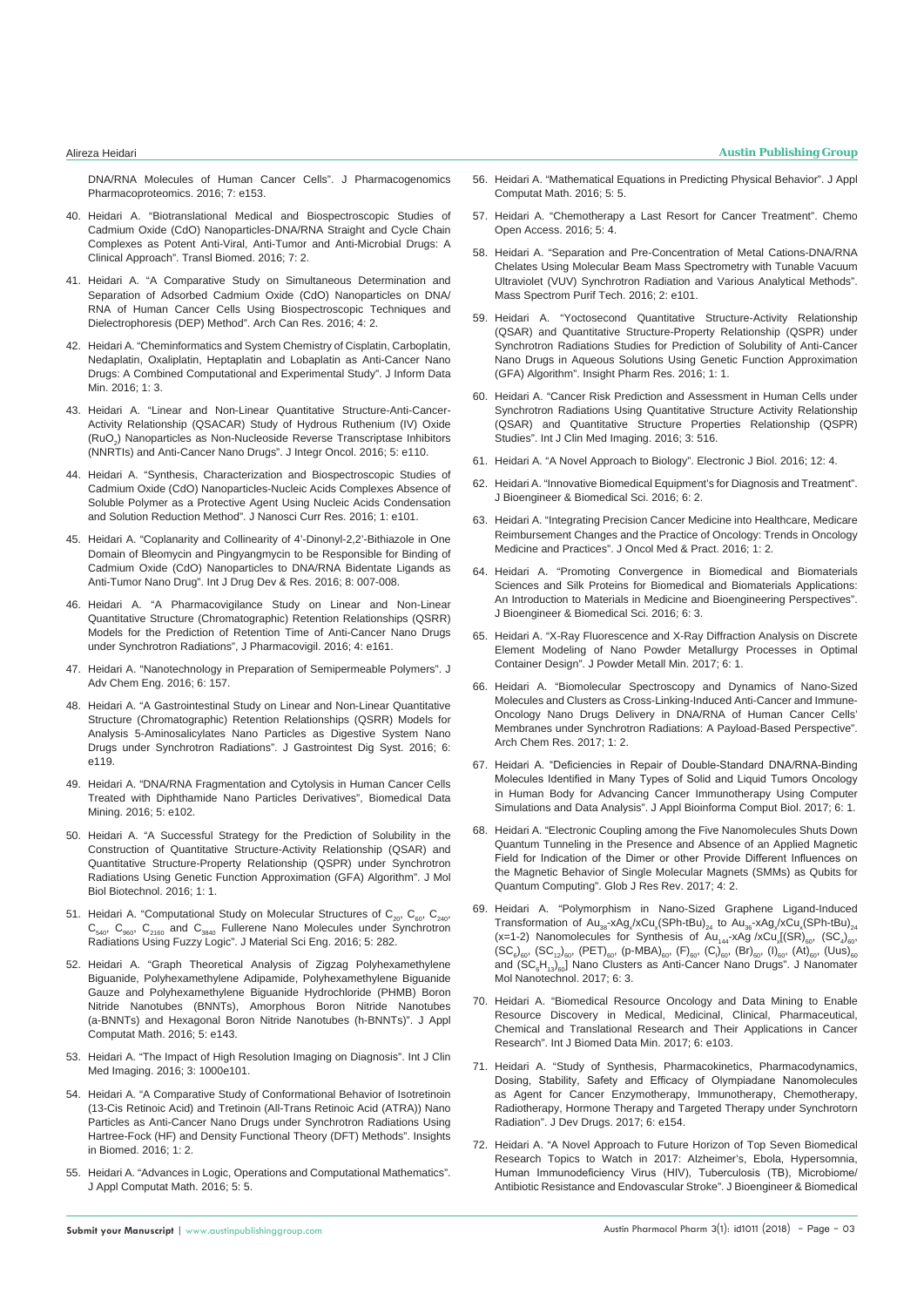[Sci. 2017; 7: e127.](https://www.omicsonline.org/peer-reviewed/a-novel-approach-to-future-horizon-of-top-seven-biomedical-researchrntopics-to-watch-in-2017-alzheimers-ebola-hypersomnia-humanrni-90106.html)

- 73. [Heidari A. "Opinion on Computational Fluid Dynamics \(CFD\) Technique".](https://www.omicsonline.org/open-access/opinion-on-computational-fluid-dynamics-cfd-technique-2476-2296-1000157.php?aid=90181)  [Fluid Mech Open Acc. 2017; 4: 157.](https://www.omicsonline.org/open-access/opinion-on-computational-fluid-dynamics-cfd-technique-2476-2296-1000157.php?aid=90181)
- 74. [Heidari A. "Concurrent Diagnosis of Oncology Influence Outcomes](https://www.imedpub.com/articles/concurrent-diagnosis-of-oncology-influence-outcomes-in-emergency-general-surgery-for-colorectal-cancer-and-multiple-sclerosis-ms-t.php?aid=19614)  [in Emergency General Surgery for Colorectal Cancer and Multiple](https://www.imedpub.com/articles/concurrent-diagnosis-of-oncology-influence-outcomes-in-emergency-general-surgery-for-colorectal-cancer-and-multiple-sclerosis-ms-t.php?aid=19614)  [Sclerosis \(MS\) Treatment Using Magnetic Resonance Imaging \(MRI\)](https://www.imedpub.com/articles/concurrent-diagnosis-of-oncology-influence-outcomes-in-emergency-general-surgery-for-colorectal-cancer-and-multiple-sclerosis-ms-t.php?aid=19614)  and  ${\sf Au}_{_{329}}({\sf SR})_{_{84}},$   ${\sf Au}_{_{329}}$ - $_{\rm x}$ Ag $_{\rm x}({\sf SR})_{_{84}},$   ${\sf Au}_{_{144}}({\sf SR})_{_{60}},$   ${\sf Au}_{_{68}}({\sf SR})_{_{36}},$   ${\sf Au}_{_{30}}({\sf SR})_{_{18}},$  ${\sf Au}_{_{102}}$ (SPh) $_{_{44}},\;$  Au $_{_{38}}$ (SPh) $_{_{24}},\;$  Au $_{_{38}}$ (SC $_{2}$ H $_{4}$ Ph) $_{_{24}},\;$  Au $_{_{21}}$ S(SAdm) $_{_{15}},\;$  Au $_{_{36}}$ (pMBA) $_{_{24}}$ and Au<sub>25</sub>(pMBA)<sub>18</sub> Nano Clusters". J Surgery Emerg Med. 2017; 1: 21.
- 75. [Heidari A. "Developmental Cell Biology in Adult Stem Cells Death and](https://www.scitechnol.com/peer-review/developmental-cell-biology-in-adult-stem-cells-death-and-autophagy-to-trigger-a-preventive-allergic-reaction-to-common-airborne-al-UR9x.php?article_id=6166)  [Autophagy to Trigger a Preventive Allergic Reaction to Common Airborne](https://www.scitechnol.com/peer-review/developmental-cell-biology-in-adult-stem-cells-death-and-autophagy-to-trigger-a-preventive-allergic-reaction-to-common-airborne-al-UR9x.php?article_id=6166)  [Allergens under Synchrotron Radiation Using Nanotechnology for](https://www.scitechnol.com/peer-review/developmental-cell-biology-in-adult-stem-cells-death-and-autophagy-to-trigger-a-preventive-allergic-reaction-to-common-airborne-al-UR9x.php?article_id=6166)  [Therapeutic Goals in Particular Allergy Shots \(Immunotherapy\)". Cell Biol](https://www.scitechnol.com/peer-review/developmental-cell-biology-in-adult-stem-cells-death-and-autophagy-to-trigger-a-preventive-allergic-reaction-to-common-airborne-al-UR9x.php?article_id=6166)  [\(Henderson, NV\). 2017; 6: 1.](https://www.scitechnol.com/peer-review/developmental-cell-biology-in-adult-stem-cells-death-and-autophagy-to-trigger-a-preventive-allergic-reaction-to-common-airborne-al-UR9x.php?article_id=6166)
- 76. [Heidari A. "Changing Metal Powder Characteristics for Elimination of](https://www.omicsonline.org/open-access/changing-metal-powder-characteristics-for-elimination-of-the-heavymetals-toxicity-and-diseases-in-disruption-of-extracellular-matr-2168-9806-1000170.php?aid=91151)  [the Heavy Metals Toxicity and Diseases in Disruption of Extracellular](https://www.omicsonline.org/open-access/changing-metal-powder-characteristics-for-elimination-of-the-heavymetals-toxicity-and-diseases-in-disruption-of-extracellular-matr-2168-9806-1000170.php?aid=91151)  [Matrix \(ECM\) Proteins Adjustment in Cancer Metastases Induced by](https://www.omicsonline.org/open-access/changing-metal-powder-characteristics-for-elimination-of-the-heavymetals-toxicity-and-diseases-in-disruption-of-extracellular-matr-2168-9806-1000170.php?aid=91151)  [Osteosarcoma, Chondrosarcoma, Carcinoid, Carcinoma, Ewing's Sarcoma,](https://www.omicsonline.org/open-access/changing-metal-powder-characteristics-for-elimination-of-the-heavymetals-toxicity-and-diseases-in-disruption-of-extracellular-matr-2168-9806-1000170.php?aid=91151)  [Fibrosarcoma and Secondary Hematopoietic Solid or Soft Tissue Tumors".](https://www.omicsonline.org/open-access/changing-metal-powder-characteristics-for-elimination-of-the-heavymetals-toxicity-and-diseases-in-disruption-of-extracellular-matr-2168-9806-1000170.php?aid=91151)  [J Powder Metall Min. 2017; 6: 170.](https://www.omicsonline.org/open-access/changing-metal-powder-characteristics-for-elimination-of-the-heavymetals-toxicity-and-diseases-in-disruption-of-extracellular-matr-2168-9806-1000170.php?aid=91151)
- 77. [Heidari A. "Nanomedicine-Based Combination Anti-Cancer Therapy between](http://www.imedpub.com/articles/nanomedicinebased-combination-anticancer-therapy-between-nucleic-acids-and-anticancer-nano-drugs-in-covalent-nano-drugs-delivery-s.php?aid=19819)  [Nucleic Acids and Anti-Cancer Nano Drugs in Covalent Nano Drugs Delivery](http://www.imedpub.com/articles/nanomedicinebased-combination-anticancer-therapy-between-nucleic-acids-and-anticancer-nano-drugs-in-covalent-nano-drugs-delivery-s.php?aid=19819)  [Systems for Selective Imaging and Treatment of Human Brain Tumors Using](http://www.imedpub.com/articles/nanomedicinebased-combination-anticancer-therapy-between-nucleic-acids-and-anticancer-nano-drugs-in-covalent-nano-drugs-delivery-s.php?aid=19819)  [Hyaluronic Acid, Alguronic Acid and Sodium Hyaluronate as Anti-Cancer](http://www.imedpub.com/articles/nanomedicinebased-combination-anticancer-therapy-between-nucleic-acids-and-anticancer-nano-drugs-in-covalent-nano-drugs-delivery-s.php?aid=19819)  [Nano Drugs and Nucleic Acids Delivery under Synchrotron Radiation". Am](http://www.imedpub.com/articles/nanomedicinebased-combination-anticancer-therapy-between-nucleic-acids-and-anticancer-nano-drugs-in-covalent-nano-drugs-delivery-s.php?aid=19819)  [J Drug Deliv. 2017; 5: 2.](http://www.imedpub.com/articles/nanomedicinebased-combination-anticancer-therapy-between-nucleic-acids-and-anticancer-nano-drugs-in-covalent-nano-drugs-delivery-s.php?aid=19819)
- 78. [Heidari A. "Clinical Trials of Dendritic Cell Therapies for Cancer Exposing](https://www.omicsonline.org/open-access/clinical-trials-of-dendritic-cell-therapies-for-cancer-exposing-vulnerabilities-in-human-cancer-cells-metabolism-and-metabolomics.php?aid=90179)  [Vulnerabilities in Human Cancer Cells' Metabolism and Metabolomics:](https://www.omicsonline.org/open-access/clinical-trials-of-dendritic-cell-therapies-for-cancer-exposing-vulnerabilities-in-human-cancer-cells-metabolism-and-metabolomics.php?aid=90179)  [New Discoveries, Unique Features Inform New Therapeutic Opportunities,](https://www.omicsonline.org/open-access/clinical-trials-of-dendritic-cell-therapies-for-cancer-exposing-vulnerabilities-in-human-cancer-cells-metabolism-and-metabolomics.php?aid=90179)  [Biotech's Bumpy Road to the Market and Elucidating the Biochemical](https://www.omicsonline.org/open-access/clinical-trials-of-dendritic-cell-therapies-for-cancer-exposing-vulnerabilities-in-human-cancer-cells-metabolism-and-metabolomics.php?aid=90179)  [Programs that Support Cancer Initiation and Progression". J Biol Med](https://www.omicsonline.org/open-access/clinical-trials-of-dendritic-cell-therapies-for-cancer-exposing-vulnerabilities-in-human-cancer-cells-metabolism-and-metabolomics.php?aid=90179)  [Science. 2017; 1: e103.](https://www.omicsonline.org/open-access/clinical-trials-of-dendritic-cell-therapies-for-cancer-exposing-vulnerabilities-in-human-cancer-cells-metabolism-and-metabolomics.php?aid=90179)
- 79. [Heidari A. "The Design Graphene-Based Nanosheets as a New Nanomaterial](http://www.imedpub.com/articles/the-design-graphenebased-nanosheets-as-a-new-nanomaterial-in-anticancertherapy-and-delivery-of-chemotherapeutics-and-biological-na.php?aid=19870)  [in Anti-Cancer Therapy and Delivery of Chemotherapeutics and Biological](http://www.imedpub.com/articles/the-design-graphenebased-nanosheets-as-a-new-nanomaterial-in-anticancertherapy-and-delivery-of-chemotherapeutics-and-biological-na.php?aid=19870)  [Nano Drugs for Liposomal Anti-Cancer Nano Drugs and Gene Delivery". Br](http://www.imedpub.com/articles/the-design-graphenebased-nanosheets-as-a-new-nanomaterial-in-anticancertherapy-and-delivery-of-chemotherapeutics-and-biological-na.php?aid=19870)  [Biomed Bull. 2017; 5: 305.](http://www.imedpub.com/articles/the-design-graphenebased-nanosheets-as-a-new-nanomaterial-in-anticancertherapy-and-delivery-of-chemotherapeutics-and-biological-na.php?aid=19870)
- 80. [Heidari A. "Integrative Approach to Biological Networks for Emerging Roles of](https://www.omicsonline.org/open-access/integrative-approach-to-biological-networks-for-emerging-roles-ofproteomics-genomics-and-transcriptomics-in-the-discovery-and-vali-2329-8936-1000e117.pdf)  [Proteomics, Genomics and Transcriptomics in the Discovery and Validation](https://www.omicsonline.org/open-access/integrative-approach-to-biological-networks-for-emerging-roles-ofproteomics-genomics-and-transcriptomics-in-the-discovery-and-vali-2329-8936-1000e117.pdf)  [of Human Colorectal Cancer Biomarkers from DNA/RNA Sequencing Data](https://www.omicsonline.org/open-access/integrative-approach-to-biological-networks-for-emerging-roles-ofproteomics-genomics-and-transcriptomics-in-the-discovery-and-vali-2329-8936-1000e117.pdf)  [under Synchrotron Radiation". Transcriptomics. 2017; 5: e117.](https://www.omicsonline.org/open-access/integrative-approach-to-biological-networks-for-emerging-roles-ofproteomics-genomics-and-transcriptomics-in-the-discovery-and-vali-2329-8936-1000e117.pdf)
- 81. [Heidari A. "Elimination of the Heavy Metals Toxicity and Diseases in](https://www.ommegaonline.org/article-details/Elimination-of-the-Heavy-Metals-Toxicity-and-Diseases-in-Disruption-of-Extracellular-Matrix-ECM-Proteins-and-Cell-Adhesion-Intelligent-Nanomolecules-Adjustment-in-Cancer-Metastases-Using-Metalloenzymes-and-under)  [Disruption of Extracellular Matrix \(ECM\) Proteins and Cell Adhesion](https://www.ommegaonline.org/article-details/Elimination-of-the-Heavy-Metals-Toxicity-and-Diseases-in-Disruption-of-Extracellular-Matrix-ECM-Proteins-and-Cell-Adhesion-Intelligent-Nanomolecules-Adjustment-in-Cancer-Metastases-Using-Metalloenzymes-and-under)  [Intelligent Nanomolecules Adjustment in Cancer Metastases Using](https://www.ommegaonline.org/article-details/Elimination-of-the-Heavy-Metals-Toxicity-and-Diseases-in-Disruption-of-Extracellular-Matrix-ECM-Proteins-and-Cell-Adhesion-Intelligent-Nanomolecules-Adjustment-in-Cancer-Metastases-Using-Metalloenzymes-and-under)  [Metalloenzymes and under Synchrotron Radiation". Lett Health Biol Sci.](https://www.ommegaonline.org/article-details/Elimination-of-the-Heavy-Metals-Toxicity-and-Diseases-in-Disruption-of-Extracellular-Matrix-ECM-Proteins-and-Cell-Adhesion-Intelligent-Nanomolecules-Adjustment-in-Cancer-Metastases-Using-Metalloenzymes-and-under)  [2017; 2: 1-4.](https://www.ommegaonline.org/article-details/Elimination-of-the-Heavy-Metals-Toxicity-and-Diseases-in-Disruption-of-Extracellular-Matrix-ECM-Proteins-and-Cell-Adhesion-Intelligent-Nanomolecules-Adjustment-in-Cancer-Metastases-Using-Metalloenzymes-and-under)
- 82. [Heidari A. "Treatment of Breast Cancer Brain Metastases through a](http://www.imedpub.com/articles/treatment-of-breast-cancer-brain-metastases-through-a-targeted-nanomoleculedrug-delivery-system-based-on-dopamine-functionalized-m.php?aid=19806)  [Targeted Nanomolecule Drug Delivery System Based on Dopamine](http://www.imedpub.com/articles/treatment-of-breast-cancer-brain-metastases-through-a-targeted-nanomoleculedrug-delivery-system-based-on-dopamine-functionalized-m.php?aid=19806)  [Functionalized Multi-Wall Carbon Nanotubes \(MWCNTs\) Coated with Nano](http://www.imedpub.com/articles/treatment-of-breast-cancer-brain-metastases-through-a-targeted-nanomoleculedrug-delivery-system-based-on-dopamine-functionalized-m.php?aid=19806)  [Graphene Oxide \(GO\) and Protonated Polyaniline \(PANI\) in Situ During the](http://www.imedpub.com/articles/treatment-of-breast-cancer-brain-metastases-through-a-targeted-nanomoleculedrug-delivery-system-based-on-dopamine-functionalized-m.php?aid=19806)  [Polymerization of Aniline Autogenic Nanoparticles for the Delivery of Anti-](http://www.imedpub.com/articles/treatment-of-breast-cancer-brain-metastases-through-a-targeted-nanomoleculedrug-delivery-system-based-on-dopamine-functionalized-m.php?aid=19806)[Cancer Nano Drugs under Synchrotron Radiation". Br J Res. 2017; 4: 16.](http://www.imedpub.com/articles/treatment-of-breast-cancer-brain-metastases-through-a-targeted-nanomoleculedrug-delivery-system-based-on-dopamine-functionalized-m.php?aid=19806)
- 83. Heidari A. "Sedative, Analgesic and Ultrasound-Mediated Gastrointestinal Nano Drugs Delivery for Gastrointestinal Endoscopic Procedure, Nano Drug-Induced Gastrointestinal Disorders and Nano Drug Treatment of Gastric Acidity". Res Rep Gastroenterol. 2017; 1:1.
- 84. [Heidari A. "Synthesis, Pharmacokinetics, Pharmacodynamics, Dosing,](https://www.scitechnol.com/peer-review/synthesis-pharmacokinetics-pharmacodynamics-dosing-stability-safety-and-efficacy-of-orphan-nano-drugs-to-treat-high-cholesterol-an-yxsX.php?article_id=6404)  [Stability, Safety and Efficacy of Orphan Nano Drugs to Treat High](https://www.scitechnol.com/peer-review/synthesis-pharmacokinetics-pharmacodynamics-dosing-stability-safety-and-efficacy-of-orphan-nano-drugs-to-treat-high-cholesterol-an-yxsX.php?article_id=6404)  [Cholesterol and Related Conditions and to Prevent Cardiovascular Disease](https://www.scitechnol.com/peer-review/synthesis-pharmacokinetics-pharmacodynamics-dosing-stability-safety-and-efficacy-of-orphan-nano-drugs-to-treat-high-cholesterol-an-yxsX.php?article_id=6404)  [under Synchrotron Radiation". J Pharm Sci Emerg Drugs. 2017; 5: 1.](https://www.scitechnol.com/peer-review/synthesis-pharmacokinetics-pharmacodynamics-dosing-stability-safety-and-efficacy-of-orphan-nano-drugs-to-treat-high-cholesterol-an-yxsX.php?article_id=6404)
- 85. [Heidari A. "Non-Linear Compact Proton Synchrotrons to Improve Human](https://www.ommegaonline.org/article-details/Non%E2%80%93Linear-Compact-Proton-Synchrotrons-to-Improve-Human-Cancer-Cells-and-Tissues-Treatments-and-Diagnostics-through-Particle-Therapy-Accelerators-with-Monochromatic-Microbeams/1631)  [Cancer Cells and Tissues Treatments and Diagnostics through Particle](https://www.ommegaonline.org/article-details/Non%E2%80%93Linear-Compact-Proton-Synchrotrons-to-Improve-Human-Cancer-Cells-and-Tissues-Treatments-and-Diagnostics-through-Particle-Therapy-Accelerators-with-Monochromatic-Microbeams/1631)  [Therapy Accelerators with Monochromatic Microbeams". J Cell Biol Mol Sci.](https://www.ommegaonline.org/article-details/Non%E2%80%93Linear-Compact-Proton-Synchrotrons-to-Improve-Human-Cancer-Cells-and-Tissues-Treatments-and-Diagnostics-through-Particle-Therapy-Accelerators-with-Monochromatic-Microbeams/1631)  [2017; 2: 1-5.](https://www.ommegaonline.org/article-details/Non%E2%80%93Linear-Compact-Proton-Synchrotrons-to-Improve-Human-Cancer-Cells-and-Tissues-Treatments-and-Diagnostics-through-Particle-Therapy-Accelerators-with-Monochromatic-Microbeams/1631)
- 86. [Heidari A. "Design of Targeted Metal Chelation Therapeutics Nanocapsules](https://www.ommegaonline.org/article-details/Design of Targeted Metal Chelation Therapeutics Nanocapsules as Colloidal Carriers and Blood-Brain Barrier (BBB) Translocation to Targeted Deliver Anti-Cancer Nano Drugs%252)

[as Colloidal Carriers and Blood-Brain Barrier \(BBB\) Translocation to](https://www.ommegaonline.org/article-details/Design of Targeted Metal Chelation Therapeutics Nanocapsules as Colloidal Carriers and Blood-Brain Barrier (BBB) Translocation to Targeted Deliver Anti-Cancer Nano Drugs%252)  [Targeted Deliver Anti-Cancer Nano Drugs into the Human Brain to Treat](https://www.ommegaonline.org/article-details/Design of Targeted Metal Chelation Therapeutics Nanocapsules as Colloidal Carriers and Blood-Brain Barrier (BBB) Translocation to Targeted Deliver Anti-Cancer Nano Drugs%252)  [Alzheimer's Disease under Synchrotron Radiation". J Nanotechnol Material](https://www.ommegaonline.org/article-details/Design of Targeted Metal Chelation Therapeutics Nanocapsules as Colloidal Carriers and Blood-Brain Barrier (BBB) Translocation to Targeted Deliver Anti-Cancer Nano Drugs%252)  [Sci. 2017; 4: 1-5.](https://www.ommegaonline.org/article-details/Design of Targeted Metal Chelation Therapeutics Nanocapsules as Colloidal Carriers and Blood-Brain Barrier (BBB) Translocation to Targeted Deliver Anti-Cancer Nano Drugs%252)

- 87. [Gobato R, Heidari A. "Calculations Using Quantum Chemistry for Inorganic](https://www.researchgate.net/publication/319330189_Calculations_Using_Quantum_Chemistry_for_Inorganic_Molecule_Simulation_BeLi_2_SeSi)  [Molecule Simulation BeLi2SeSi". American Journal of Quantum Chemistry](https://www.researchgate.net/publication/319330189_Calculations_Using_Quantum_Chemistry_for_Inorganic_Molecule_Simulation_BeLi_2_SeSi)  [and Molecular Spectroscopy. 2017; 2: 37-46.](https://www.researchgate.net/publication/319330189_Calculations_Using_Quantum_Chemistry_for_Inorganic_Molecule_Simulation_BeLi_2_SeSi)
- 88. [Heidari A. "Different High-Resolution Simulations of Medical, Medicinal,](http://www.imedpub.com/articles/highresolution-simulations-of-medical-medicinal-and-therapeutics-oncology-of-human-lung-cancer-translational-nano-drugs-delivery-t.pdf)  [Clinical, Pharmaceutical and Therapeutics Oncology of Human Lung Cancer](http://www.imedpub.com/articles/highresolution-simulations-of-medical-medicinal-and-therapeutics-oncology-of-human-lung-cancer-translational-nano-drugs-delivery-t.pdf)  [Translational Anti-Cancer Nano Drugs Delivery Treatment Process under](http://www.imedpub.com/articles/highresolution-simulations-of-medical-medicinal-and-therapeutics-oncology-of-human-lung-cancer-translational-nano-drugs-delivery-t.pdf)  [Synchrotron and X-Ray Radiations". J Med Oncol. 2017; 1: 1.](http://www.imedpub.com/articles/highresolution-simulations-of-medical-medicinal-and-therapeutics-oncology-of-human-lung-cancer-translational-nano-drugs-delivery-t.pdf)
- 89. [Heidari A. "A Modern Ethnomedicinal Technique for Transformation,](http://www.imedpub.com/articles/a-modern-ethnomedicinal-technique-fortransformation-prevention-and-treatmentof-human-malignant-gliomas-tumors-intohuman-benign-gli.php?aid=20331)  [Prevention and Treatment of Human Malignant Gliomas Tumors into Human](http://www.imedpub.com/articles/a-modern-ethnomedicinal-technique-fortransformation-prevention-and-treatmentof-human-malignant-gliomas-tumors-intohuman-benign-gli.php?aid=20331)  [Benign Gliomas Tumors under Synchrotron Radiation". Am J Ethnomed.](http://www.imedpub.com/articles/a-modern-ethnomedicinal-technique-fortransformation-prevention-and-treatmentof-human-malignant-gliomas-tumors-intohuman-benign-gli.php?aid=20331)  [2017; 4: 10.](http://www.imedpub.com/articles/a-modern-ethnomedicinal-technique-fortransformation-prevention-and-treatmentof-human-malignant-gliomas-tumors-intohuman-benign-gli.php?aid=20331)
- 90. [Heidari A. "An Investigation of the Role of DNA as Molecular Computers:](https://www.ijser.org/researchpaper/An-investigation-of-the-role-of-DNA-as-molecular-computers.pdf)  [A Computational Study on the Hamiltonian Path Problem". International](https://www.ijser.org/researchpaper/An-investigation-of-the-role-of-DNA-as-molecular-computers.pdf)  [Journal of Scientific & Engineering Research. 2014; 5: 1884-1889.](https://www.ijser.org/researchpaper/An-investigation-of-the-role-of-DNA-as-molecular-computers.pdf)
- 91. [Heidari A. "Active Targeted Nanoparticles for Anti-Cancer Nano Drugs](https://www.ommegaonline.org/article-details/Active-Targeted-Nanoparticles-for-AntiBrain-Barrier-for-Human-Brain-Cancer-Treatment,-Multiple-Sclerosis-(MS)-and-Alzheimer)  [Delivery across the Blood-Brain Barrier for Human Brain Cancer Treatment,](https://www.ommegaonline.org/article-details/Active-Targeted-Nanoparticles-for-AntiBrain-Barrier-for-Human-Brain-Cancer-Treatment,-Multiple-Sclerosis-(MS)-and-Alzheimer)  [Multiple Sclerosis \(MS\) and Alzheimer's Diseases Using Chemical](https://www.ommegaonline.org/article-details/Active-Targeted-Nanoparticles-for-AntiBrain-Barrier-for-Human-Brain-Cancer-Treatment,-Multiple-Sclerosis-(MS)-and-Alzheimer)  [Modifications of Anti-Cancer Nano Drugs or Drug-Nanoparticles through](https://www.ommegaonline.org/article-details/Active-Targeted-Nanoparticles-for-AntiBrain-Barrier-for-Human-Brain-Cancer-Treatment,-Multiple-Sclerosis-(MS)-and-Alzheimer)  [Zika Virus \(ZIKV\) Nanocarriers under Synchrotron Radiation". J Med Chem](https://www.ommegaonline.org/article-details/Active-Targeted-Nanoparticles-for-AntiBrain-Barrier-for-Human-Brain-Cancer-Treatment,-Multiple-Sclerosis-(MS)-and-Alzheimer)  [Toxicol. 2017; 2: 1-5.](https://www.ommegaonline.org/article-details/Active-Targeted-Nanoparticles-for-AntiBrain-Barrier-for-Human-Brain-Cancer-Treatment,-Multiple-Sclerosis-(MS)-and-Alzheimer)
- 92. [Heidari A. "Investigation of Medical, Medicinal, Clinical and Pharmaceutical](https://drive.google.com/file/d/0BxkqIa7R4j_ReHpZNVlaS2JWZXM/view)  [Applications of Estradiol, Mestranol \(Norlutin\), Norethindrone \(NET\),](https://drive.google.com/file/d/0BxkqIa7R4j_ReHpZNVlaS2JWZXM/view)  [Norethisterone Acetate \(NETA\), Norethisterone Enanthate \(NETE\) and](https://drive.google.com/file/d/0BxkqIa7R4j_ReHpZNVlaS2JWZXM/view)  [Testosterone Nanoparticles as Biological Imaging, Cell Labeling, Anti-](https://drive.google.com/file/d/0BxkqIa7R4j_ReHpZNVlaS2JWZXM/view)[Microbial Agents and Anti-Cancer Nano Drugs in Nanomedicines Based](https://drive.google.com/file/d/0BxkqIa7R4j_ReHpZNVlaS2JWZXM/view)  [Drug Delivery Systems for Anti-Cancer Targeting and Treatment". Parana](https://drive.google.com/file/d/0BxkqIa7R4j_ReHpZNVlaS2JWZXM/view)  [Journal of Science and Education \(PJSE\). 2017; 3: 10-19.](https://drive.google.com/file/d/0BxkqIa7R4j_ReHpZNVlaS2JWZXM/view)
- 93. [Heidari A. "A Comparative Computational and Experimental Study on](https://www.peertechz.com/articles/a-comparative-computational-and-experimental-study-on-different-vibrational-biospectroscopy-methods-techniques-and-applications-for-human-cancer-cells-in-tumor-tissues-simulation-modeling-research-diagnosis-and-treatment.)  [Different Vibrational Biospectroscopy Methods, Techniques and Applications](https://www.peertechz.com/articles/a-comparative-computational-and-experimental-study-on-different-vibrational-biospectroscopy-methods-techniques-and-applications-for-human-cancer-cells-in-tumor-tissues-simulation-modeling-research-diagnosis-and-treatment.)  [for Human Cancer Cells in Tumor Tissues Simulation, Modeling, Research,](https://www.peertechz.com/articles/a-comparative-computational-and-experimental-study-on-different-vibrational-biospectroscopy-methods-techniques-and-applications-for-human-cancer-cells-in-tumor-tissues-simulation-modeling-research-diagnosis-and-treatment.)  [Diagnosis and Treatment". Open J Anal Bioanal Chem. 2017; 1: 014-020.](https://www.peertechz.com/articles/a-comparative-computational-and-experimental-study-on-different-vibrational-biospectroscopy-methods-techniques-and-applications-for-human-cancer-cells-in-tumor-tissues-simulation-modeling-research-diagnosis-and-treatment.)
- 94. [Heidari A. "Combination of DNA/RNA Ligands and Linear/Non-Linear](https://www.omicsonline.org/open-access/combination-of-dnarna-ligands-and-linearnonlinear-visiblesynchrotron-radiationdriven-ndoped-ordered-mesoporouscadmium-oxide-cdo-na-2329-6674-1000160.pdf)  [Visible-Synchrotron Radiation-Driven N-Doped Ordered Mesoporous](https://www.omicsonline.org/open-access/combination-of-dnarna-ligands-and-linearnonlinear-visiblesynchrotron-radiationdriven-ndoped-ordered-mesoporouscadmium-oxide-cdo-na-2329-6674-1000160.pdf)  [Cadmium Oxide \(CdO\) Nanoparticles Photocatalysts Channels Resulted in](https://www.omicsonline.org/open-access/combination-of-dnarna-ligands-and-linearnonlinear-visiblesynchrotron-radiationdriven-ndoped-ordered-mesoporouscadmium-oxide-cdo-na-2329-6674-1000160.pdf)  [an Interesting Synergistic Effect Enhancing Catalytic Anti-Cancer Activity".](https://www.omicsonline.org/open-access/combination-of-dnarna-ligands-and-linearnonlinear-visiblesynchrotron-radiationdriven-ndoped-ordered-mesoporouscadmium-oxide-cdo-na-2329-6674-1000160.pdf)  [Enz Eng. 2017; 6: 1.](https://www.omicsonline.org/open-access/combination-of-dnarna-ligands-and-linearnonlinear-visiblesynchrotron-radiationdriven-ndoped-ordered-mesoporouscadmium-oxide-cdo-na-2329-6674-1000160.pdf)
- 95. [Heidari A. "Modern Approaches in Designing Ferritin, Ferritin Light Chain,](http://crimsonpublishers.com/madd/pdf/MADD.000504.pdf)  [Transferrin, Beta-2 Transferrin and Bacterioferritin-Based Anti-Cancer Nano](http://crimsonpublishers.com/madd/pdf/MADD.000504.pdf)  [Drugs Encapsulating Nanosphere as DNA-Binding Proteins from Starved](http://crimsonpublishers.com/madd/pdf/MADD.000504.pdf)  [Cells \(DPS\)". Mod Appro Drug Des. 2017; 1: MADD.000504.](http://crimsonpublishers.com/madd/pdf/MADD.000504.pdf)
- 96. [Heidari A. "Potency of Human Interferon β-1a and Human Interferon β-1b in](https://www.scitechnol.com/peer-review/potency-of-human-interferon-1a-and-human-interferon-1b-in-enzymotherapy-immunotherapy-chemotherapy-radiotherapy-hormone-therapy-an-C0ib.php?article_id=6180)  [Enzymotherapy, Immunotherapy, Chemotherapy, Radiotherapy, Hormone](https://www.scitechnol.com/peer-review/potency-of-human-interferon-1a-and-human-interferon-1b-in-enzymotherapy-immunotherapy-chemotherapy-radiotherapy-hormone-therapy-an-C0ib.php?article_id=6180)  [Therapy and Targeted Therapy of Encephalomyelitis Disseminate/Multiple](https://www.scitechnol.com/peer-review/potency-of-human-interferon-1a-and-human-interferon-1b-in-enzymotherapy-immunotherapy-chemotherapy-radiotherapy-hormone-therapy-an-C0ib.php?article_id=6180)  [Sclerosis \(MS\) and Hepatitis A, B, C, D, E, F and G Virus Enter and Targets](https://www.scitechnol.com/peer-review/potency-of-human-interferon-1a-and-human-interferon-1b-in-enzymotherapy-immunotherapy-chemotherapy-radiotherapy-hormone-therapy-an-C0ib.php?article_id=6180)  [Liver Cells". J Proteomics Enzymol. 2017; 6: 1.](https://www.scitechnol.com/peer-review/potency-of-human-interferon-1a-and-human-interferon-1b-in-enzymotherapy-immunotherapy-chemotherapy-radiotherapy-hormone-therapy-an-C0ib.php?article_id=6180)
- 97. [Heidari A. "Transport Therapeutic Active Targeting of Human Brain Tumors](http://paper.researchbib.com/view/paper/142875)  [Enable Anti-Cancer Nanodrugs Delivery across the Blood–Brain Barrier](http://paper.researchbib.com/view/paper/142875)  [\(BBB\) to Treat Brain Diseases Using Nanoparticles and Nanocarriers under](http://paper.researchbib.com/view/paper/142875)  [Synchrotron Radiation". J Pharm Pharmaceutics. 2017; 4: 1-5.](http://paper.researchbib.com/view/paper/142875)
- 98. [Heidari A, Brown C. "Combinatorial Therapeutic Approaches to DNA/RNA](https://www.heighpubs.org/hjc/aac-aid1008.php)  [and Benzylpenicillin \(Penicillin G\), Fluoxetine Hydrochloride \(Prozac and](https://www.heighpubs.org/hjc/aac-aid1008.php)  [Sarafem\), Propofol \(Diprivan\), Acetylsalicylic Acid \(ASA\) \(Aspirin\), Naproxen](https://www.heighpubs.org/hjc/aac-aid1008.php)  [Sodium \(Aleve and Naprosyn\) and Dextromethamphetamine Nanocapsules](https://www.heighpubs.org/hjc/aac-aid1008.php)  [with Surface Conjugated DNA/RNA to Targeted Nano Drugs for Enhanced](https://www.heighpubs.org/hjc/aac-aid1008.php)  [Anti-Cancer Efficacy and Targeted Cancer Therapy Using Nano Drugs](https://www.heighpubs.org/hjc/aac-aid1008.php)  [Delivery Systems". Ann Adv Chem. 2017; 1: 061-069.](https://www.heighpubs.org/hjc/aac-aid1008.php)
- 99. [Heidari A. "Vibrational Spectroscopy of Nucleic Acids", Wahid Ali Khan](http://austinpublishinggroup.com/ebooks/basic-biochemistry/chapters/BBC-16-06.pdf)  [\(Editor\), "Basic Biochemistry". Austin Publishing Group \(APG\)/Austin](http://austinpublishinggroup.com/ebooks/basic-biochemistry/chapters/BBC-16-06.pdf)  [Publications LLC. 2016; 1-18.](http://austinpublishinggroup.com/ebooks/basic-biochemistry/chapters/BBC-16-06.pdf)
- 100. [Heidari A. "High-Resolution Simulations of Human Brain Cancer](http://www.alliedacademies.org/articles/highresolution-simulations-of-human-brain-cancer-translational-nano-drugs-delivery-treatment-process-under-synchrotron-radiation.p.pdf)